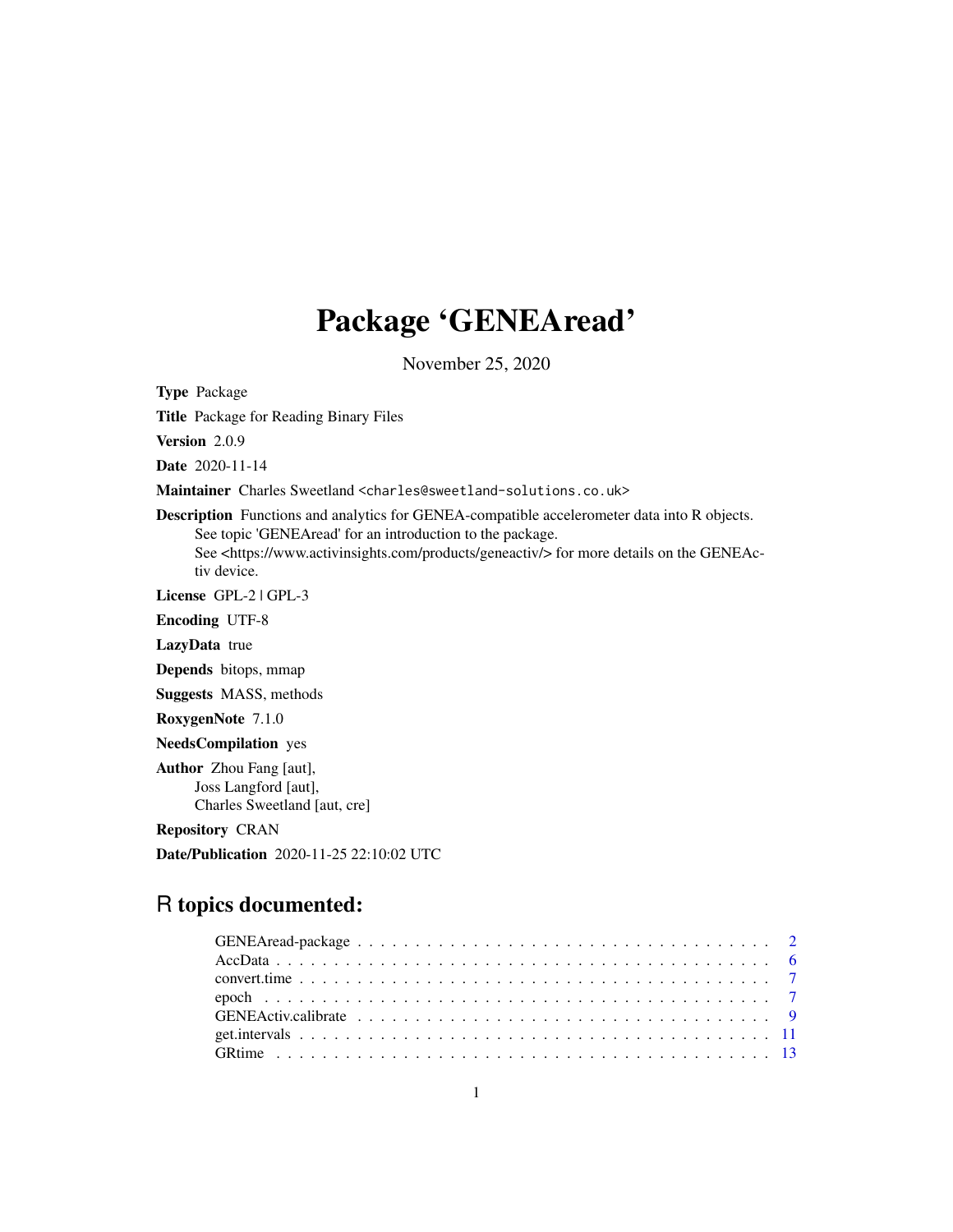<span id="page-1-0"></span>

| Index |  |
|-------|--|

GENEAread-package *A package to process binary accelerometer output files.*

### <span id="page-1-1"></span>Description

This is a package to process binary output files from the GENEA accelerometer data. The main functions are:

- read.bin
- stft
- epoch

A function to process binary accelerometer files and convert the information into R objects.

## Usage

```
read.bin(
 binfile,
 outfile = NULL,
 start = NULL,
 end = NULL,Use.Timestamps = FALSE,
 verbose = TRUE,
 do.temp = TRUE,
 do.volt = TRUE,calibrate = TRUE,
  downsample = NULL,
 blocksize,
 virtual = FALSE,
 mmap.load = (.Machine$sizeof.pointer >= 8),
 pagerefs = TRUE,
  ...
)
```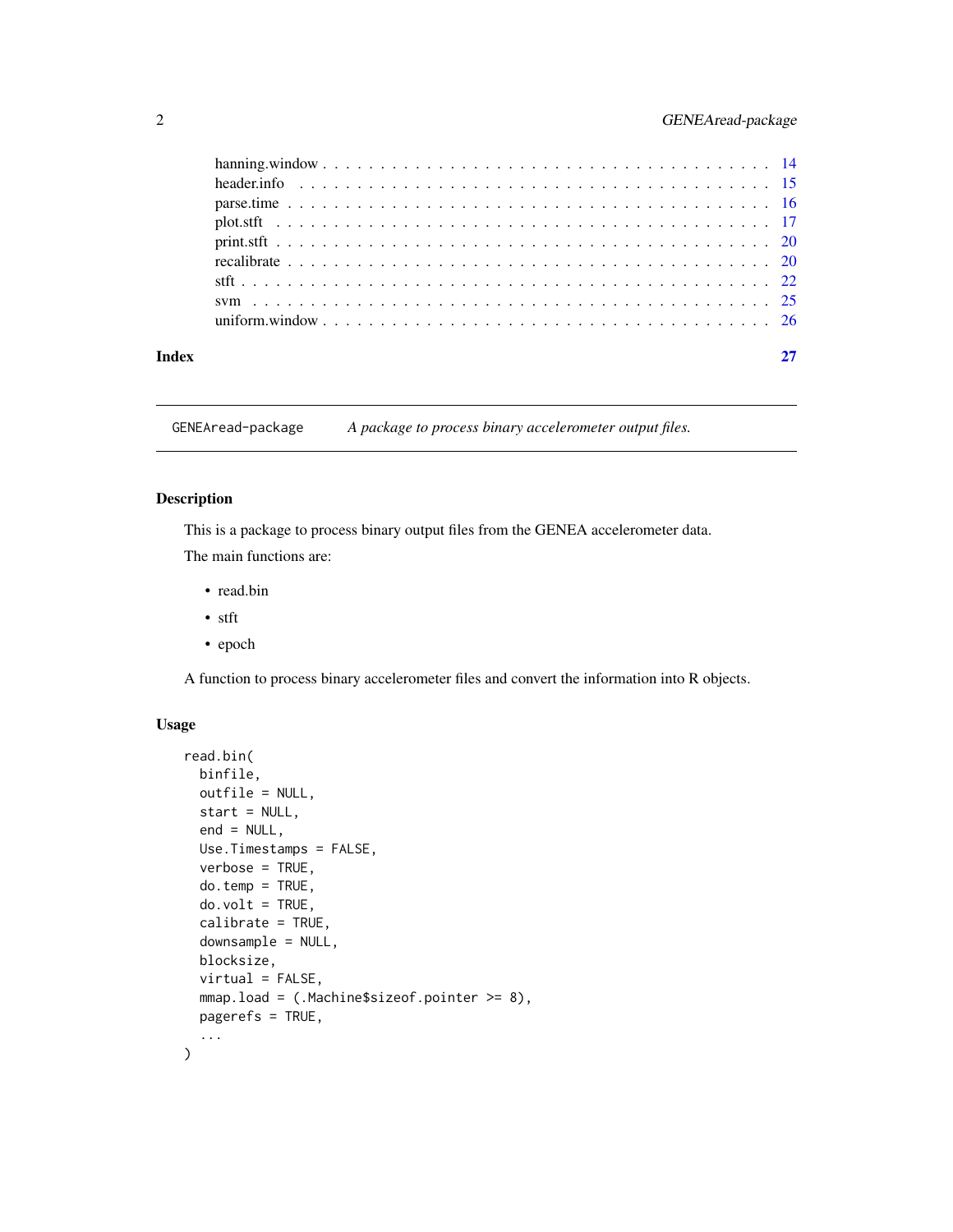# <span id="page-2-0"></span>Arguments

| binfile        | A filename of a file to process.                                                                                                                                                                                                                                                                                                                                                                                                                                                                                                                                 |
|----------------|------------------------------------------------------------------------------------------------------------------------------------------------------------------------------------------------------------------------------------------------------------------------------------------------------------------------------------------------------------------------------------------------------------------------------------------------------------------------------------------------------------------------------------------------------------------|
| outfile        | An optional filename specifying where to save the processed data object.                                                                                                                                                                                                                                                                                                                                                                                                                                                                                         |
| start          | Either: A representation of when in the file to begin processing, see Details.                                                                                                                                                                                                                                                                                                                                                                                                                                                                                   |
| end            | Either: A representation of when in the file to end processing, see Details.                                                                                                                                                                                                                                                                                                                                                                                                                                                                                     |
| Use.Timestamps | To use timestamps as the start and end time values this has to be set to TRUE.<br>(Default FALSE)                                                                                                                                                                                                                                                                                                                                                                                                                                                                |
| verbose        | A boolean variable indicating whether some information should be printed dur-<br>ing processing should be printed.                                                                                                                                                                                                                                                                                                                                                                                                                                               |
| do.temp        | A boolean variable indicating whether the temperature signal should be ex-<br>tracted                                                                                                                                                                                                                                                                                                                                                                                                                                                                            |
| do.volt        | A boolean variable indicating whether the voltage signal should be extracted.                                                                                                                                                                                                                                                                                                                                                                                                                                                                                    |
| calibrate      | A boolean variable indicating whether the raw accelerometer values and the light<br>variable should be calibrated according to the calibration data in the headers.                                                                                                                                                                                                                                                                                                                                                                                              |
| downsample     | A variable indicating the type of downsampling to apply to the data as it is<br>loaded. Can take values: NULL: (Default) No downsampling Single numeric:<br>Reads every downsample-th value, starting from the first. Length two numeric<br>vector: Reads every downsample[1]-th value, starting from the downsample[2]-<br>th. Non-integer, or non-divisor of 300 downsampling factors are allowed, but<br>will lead to imprecise frequency calculations, leap seconds being introduced,<br>and generally potential problems with other methods. Use with care. |
| blocksize      | Integer value giving maximum number of data pages to read in each pass. De-<br>faults to 10000 for larger data files. Sufficiently small sizes will split very<br>large data files to read chunk by chunk, reducing memory requirements for the<br>read.bin function (without affecting the final object), but conversely possibly<br>increasing processing time. Can be set to Inf for no splitting.                                                                                                                                                            |
| virtual        | logical. If set TRUE, do not do any actual data reading. Instead construct a Vir-<br>tualAccData object containing header information to allow use with get.intervals                                                                                                                                                                                                                                                                                                                                                                                            |
| mmap.load      | Default is (.Machine \$size of pointer $\geq$ = 8). see mmap for more details                                                                                                                                                                                                                                                                                                                                                                                                                                                                                    |
| pagerefs       | A variable that can take two forms, and is considered only for mmap. load =<br>TRUE NULL or FALSE, in which case pagerefs are dynamically calculated for<br>each record. (Default) A vector giving sorted byte offsets for each record for<br>mmap reading of data files. TRUE, in which case a full page reference table is<br>computed before any processing occurs.                                                                                                                                                                                           |
|                | Computing pagerefs takes a little time and so is a little slower. However, it is<br>safer than dynamic computations in the case of missing pages and high temper-<br>ature variations. Further, once page references are calculated, future reads are<br>much faster, so long as the previously computed references are supplied.                                                                                                                                                                                                                                |
|                | Any other optional arguments can be supplied that affect manual calibration and<br>data processing. These are:                                                                                                                                                                                                                                                                                                                                                                                                                                                   |
|                | • mmap: logical. If TRUE (Default on 64bit R), use the mmap package to<br>process the binfile                                                                                                                                                                                                                                                                                                                                                                                                                                                                    |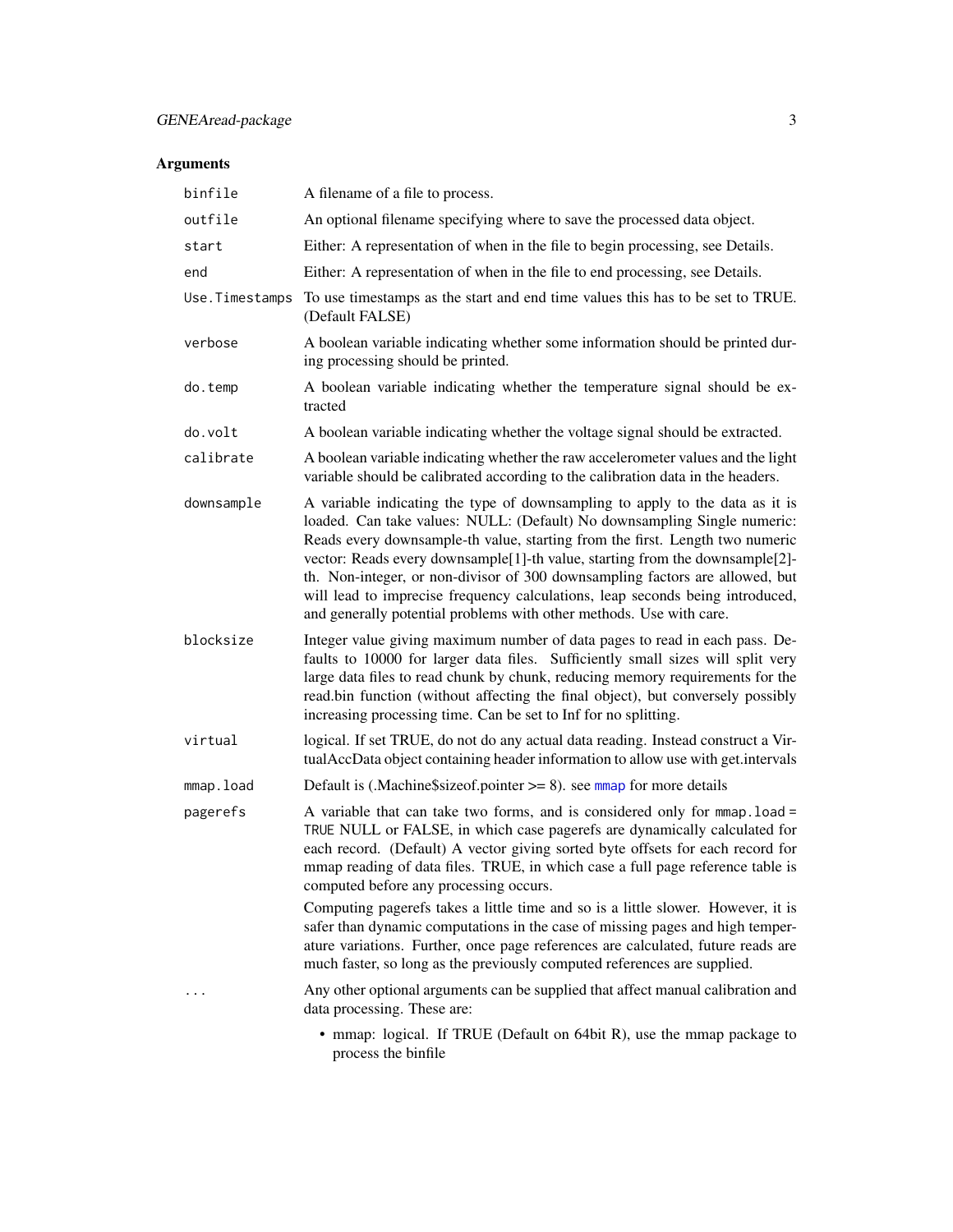- <span id="page-3-0"></span>• gain: a vector of 3 values for manual gain calibration of the raw  $(x,y,z)$  axes. If gain=NULL, the gain calibration values are taken from within the output file itself.
- offset: a vector of 3 value for manual offset calibration of the raw  $(x,y,z)$ axes. If offset=NULL, the offset calibration values are taken from within the output file itself.
- luxv: a value for manual lux calibration of the light meter. If luxv=NULL, the lux calibration value is taken from within the output file itself.
- voltv: a value for manual volts calibration of the light meter. If voltv=NULL, the volts calibration value is taken from within the output file itself.
- warn: if set to true, give a warning if input file is large, and require user confirmation.

#### Details

The main tasks performed by the package are listed below. The relevant topic contains documentation and examples for each.

- Extraction of file header material is accomplished by [header.info](#page-14-1).
- Input and downsampling of data is accomplished by [read.bin](#page-1-1).
- Selection of time intervals is accomplished via [get.intervals](#page-10-1).
- Computation of epochal summaries is accomplished by [epoch](#page-6-1) and other functions documented therein.
- Computation of STFT analyses is accomplished by [stft](#page-21-1).

The package provides definitions and methods for the following S3 classes:

- GRtime: Provides numeric storage and streamlined plotting for times. [GRtime](#page-12-1)
- AccData: Stores GENEA accelerometer data, allowing plotting, subsetting and other computation.[AccData](#page-5-1)
- VirtAccData: A virtual AccData object, for just-in-time data access via get. intervals.
- stft: Processed STFT outputs, for plotting via [plot.stft](#page-16-1).

The read.bin package reads in binary files compatible with the GeneActiv line of Accelerometers, for further processing by the other functions in this package. Most of the default options are those required in the most common cases, though users are advised to consider setting start and end to smaller intervals and/or choosing some level of downsampling when working with data files of longer than 24 hours in length.

The function reads in the desired analysis time window specified by start and end. For convenience, a variety of time window formats are accepted:

Large integers are read as page numbers in the dataset. Page numbers larger than that which is available in the file itself are constrained to what is available. Note that the first page is page 1. Small values (between 0 and 1) are taken as proportions of the data. For example, 'start  $= 0.5$ ' would specify that reading should begin at the midpoint of the data. Strings are interpreted as dates and times using parse.time. In particular, times specified as "HH:MM" or "HH:MM:SS" are taken as the earliest time interval containing these times in the file. Strings with an integer prepended, using a space seperator, as interpreted as that time after the appropriate number of midnights have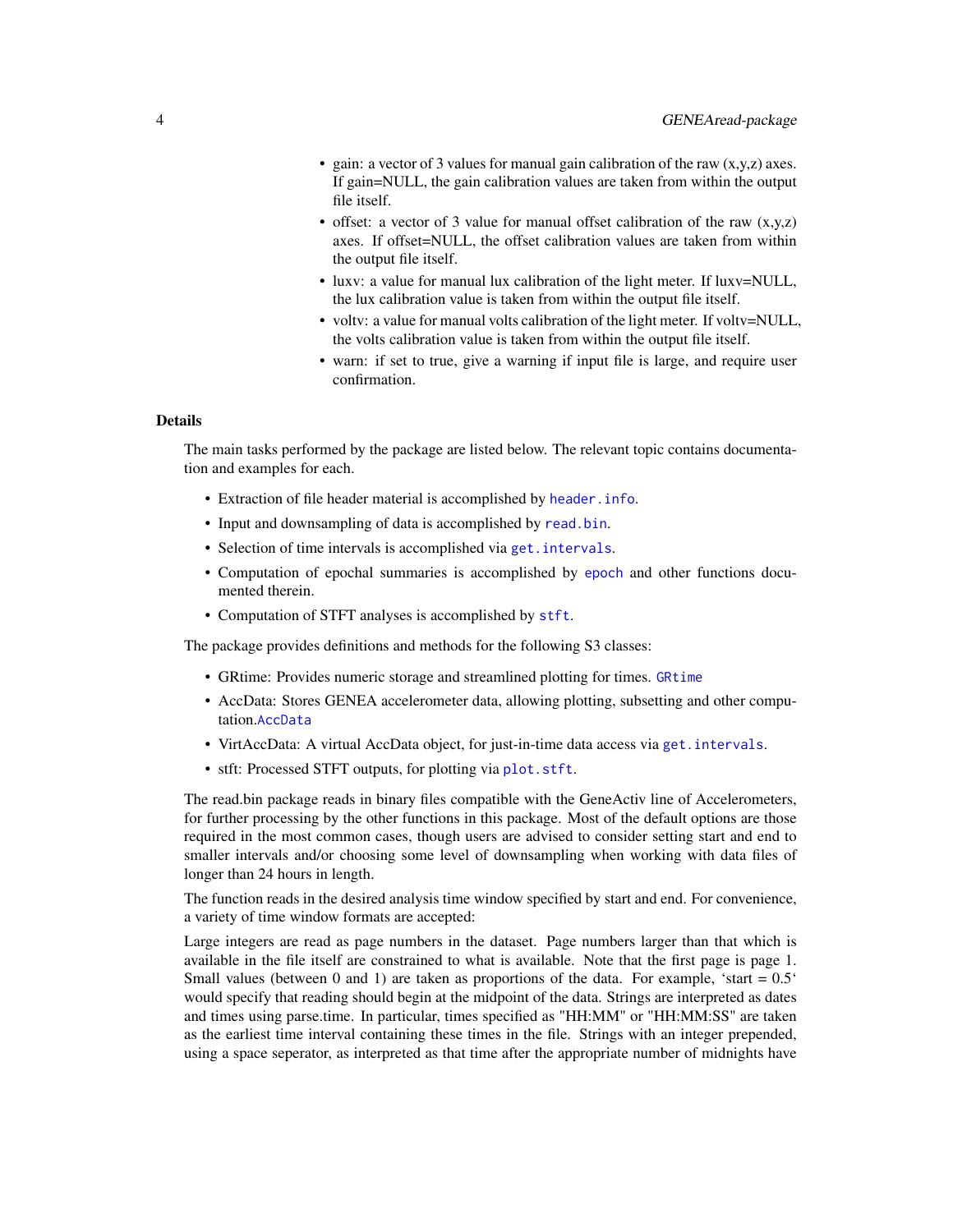<span id="page-4-0"></span>passed - in other words, the appropriate time of day on the Nth full day. Days of the week and dates in "day/month", "day/month/year", "month-day", "year-month-day" are also handled. Note that the time is interpreted in the same time zone as the data recording itself.

Actual data reading proceeds by two methods, depending on whether mmap is true or false. With mmap = FALSE, data is read in line by line using readLine until blocksize is filled, and then processed. With mmap = TRUE, the mmap package is used to map the entire data file into an address file, byte locations are calculated (depending on the setting of pagerefs), blocksize chunks of data are loaded, and then processed as raw vectors.

There are advantages and disadvantages to both methods: the [mmap](#page-0-0) method is usually much faster, especially when we are only loading the final parts of the data. [readLines](#page-0-0) will have to process the entire file in such a case. On the other hand, mmap requires a large amount of memory address space, and so can fail in 32 bit systems. Finally, reading of compressed bin files can only be done with the readLine method. Generally, if mmap reading fails, the function will attempt to catch the failure, and reprocess the file with the readLine method, giving a warning. Once data is loaded, calibration is then either performed using values from the binary file, or using manually inputted values (using the gain, offset,luxv and voltv arguments).

#### Main tasks performed

NA

#### Classes implemented

NA

#### **WARNING**

Reading in an entire .bin file will take a long time if the file contains a lot of datasets. Reading in such files without downsampling can use up all available memory. See memory.limit. This function is specific to header structure in GENEActiv output files. By design, it should be compatible with all firmware and software versions to date (as of version of current release). If order or field names are changed in future .bin files, this function may have to be updated appropriately.

#### Author(s)

Zhou Fang <zhou@activinsights.co.uk>

Activinsights Ltd. <joss.langford@activinsights.co.uk>

Charles Sweetland <charles@sweetland-solutions.co.uk>

```
requireNamespace("GENEAread")
binfile = system.file("binfile/TESTfile.bin", package = "GENEAread")[1]
#Read in the entire file, calibrated
procfile <- read.bin(binfile)
# print(procfile)
# procfile$data.out[1:5,]
# Uncalibrated, mmap off
procfile2 <- read.bin(binfile, calibrate = FALSE)
```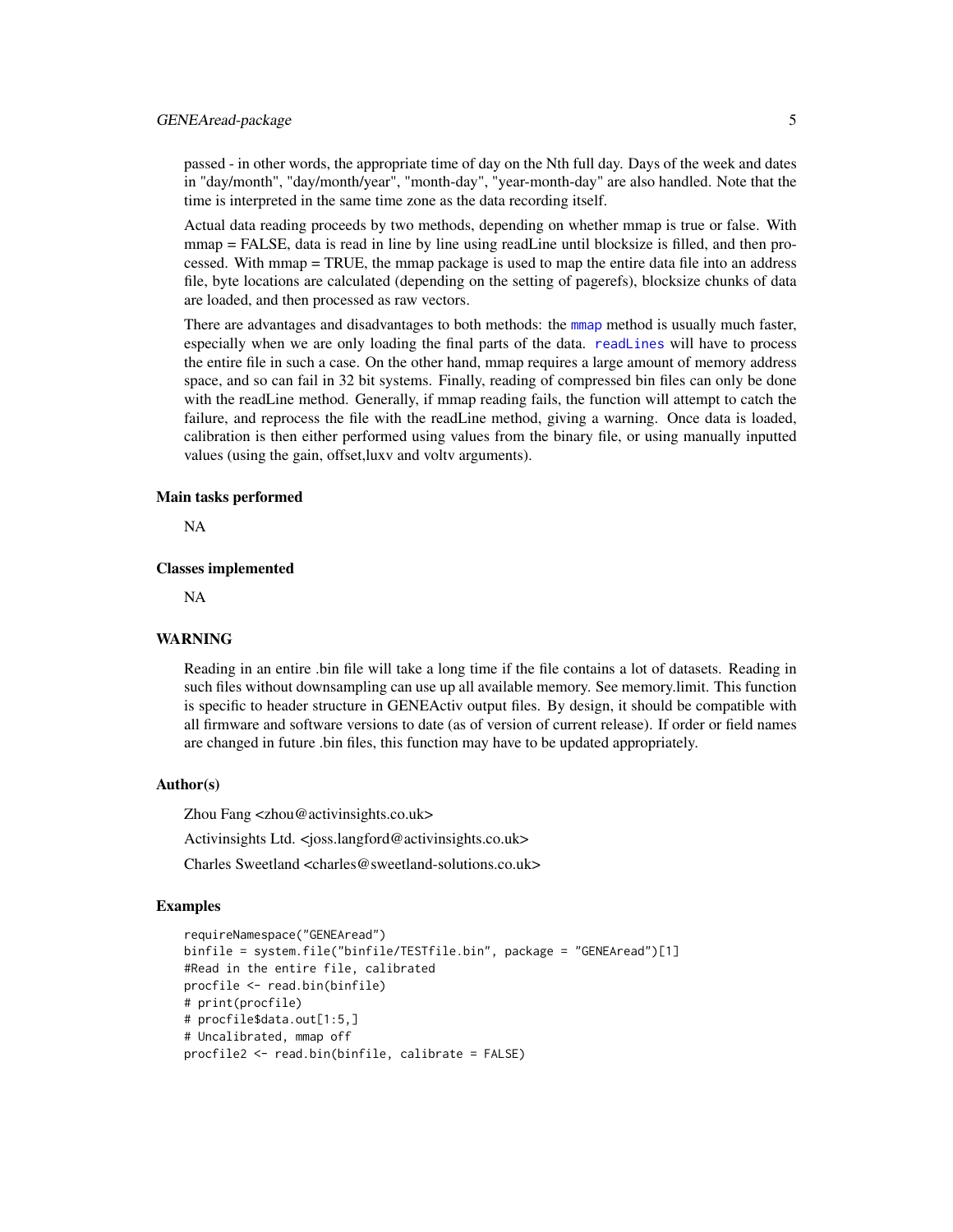#### <span id="page-5-0"></span>6 and the contract of the contract of the contract of the contract of the contract of the contract of the contract of the contract of the contract of the contract of the contract of the contract of the contract of the cont

```
# procfile2$data.out[1:5,]
#Read in again, reusing already computed mmap pagerefs
# procfile3 <- read.bin(binfile, pagerefs = procfile2$pagerefs )
#Downsample by a factor of 10
procfilelo<-read.bin(binfile, downsample = 10)
# print(procfilelo)
object.size(procfilelo) / object.size(procfile)
#Read in a 1 minute interval
procfileshort <- read.bin(binfile, start = "16:50", end = "16:51")
# print(procfileshort)
##NOT RUN: Read, and save as a R workspace
#read.bin(binfile, outfile = "tmp.Rdata")
#print(load("tmp.Rdata"))
#print(processedfile)
```
#### <span id="page-5-1"></span>AccData *Accelerometer Data Object*

#### Description

Accelerometer Data Output from read.bin function

#### Format

An AccData object

#### Source

Output of [read.bin](#page-1-1)

#### See Also

read.bin

#### Examples

```
requireNamespace("GENEAread")
binfile = system.file("binfile/TESTfile.bin", package = "GENEAread")[1]
#Read in the entire file, calibrated
procfile<-read.bin(binfile)
print(procfile)
```

```
plot(procfile$temperature,
xlim = c(min(procfile$data.out[,1]),
       max(procfile$data.out[,1])),
ylim = c(10, 40)
```
plot(procfile\$data.out[,c(1,7)])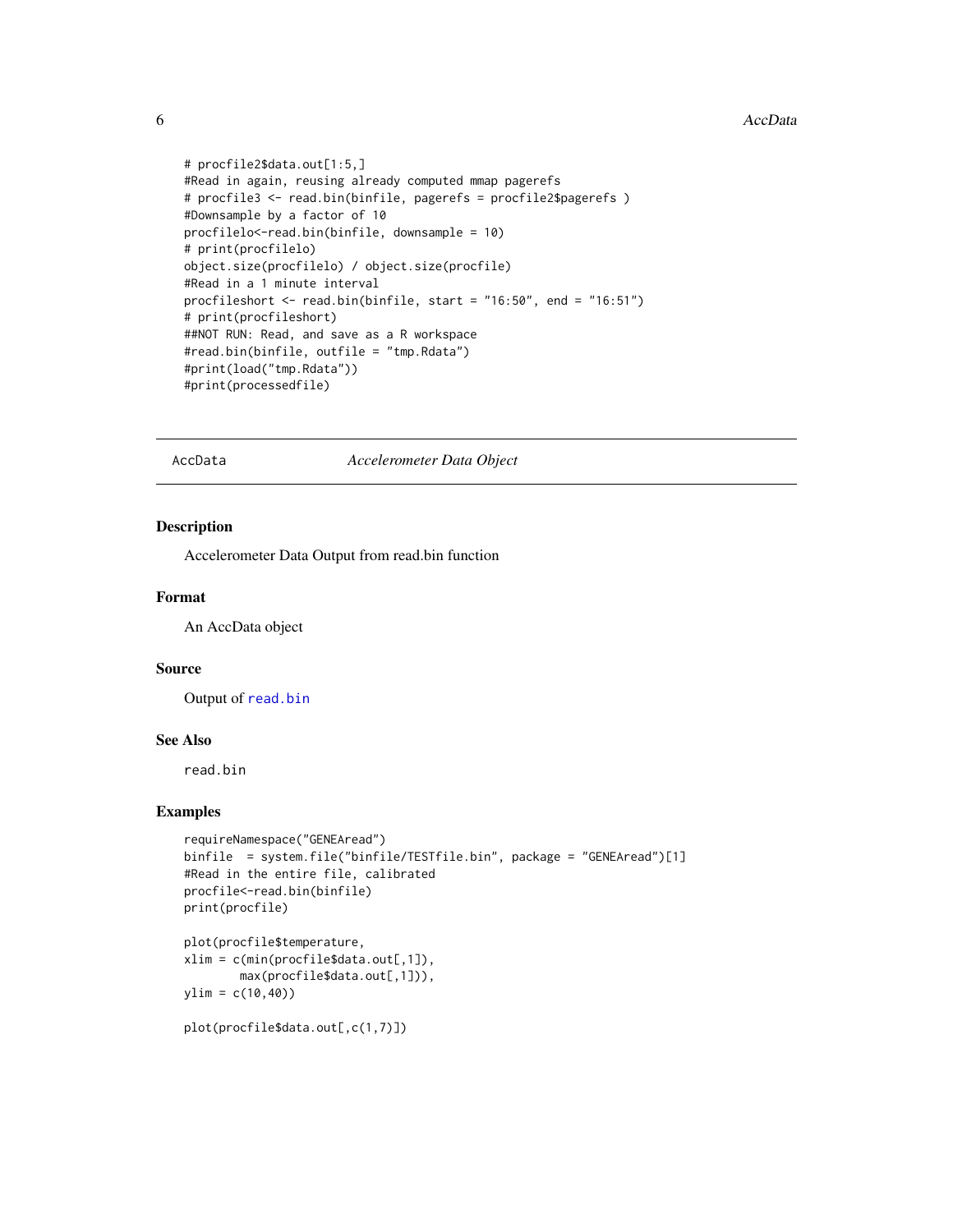<span id="page-6-2"></span><span id="page-6-0"></span>convert.time *convert.time*

#### Description

extends time display from package chron to use h:m:s for > 1 day times.

### Usage

 $convert.time(x, format = NULL)$ 

#### Arguments

|        | Object to process. For convert time, must be numeric.                          |
|--------|--------------------------------------------------------------------------------|
| format | A character string indicating the form of output. See strptime for details. If |
|        | NULL, will be automatically chosen.                                            |

# Details

convert.time converts numerics to GRtime objects. The format argument allows a format string to be attached specifying the default format to display in. as.GRtime is a wrapper to convert.time, that when supplied with character input, coerces the value first to numeric using parse.time.

<span id="page-6-1"></span>

Compute epochal summary statistics.

#### Description

Computes epochal summary statistics for an "AccData" object, matrix, or vector, and collates into a matrix or vector.

#### Usage

```
apply.epoch(x, epoch.size = 10, incl.date = FALSE, FUN)
```
#### Arguments

| $\mathsf{x}$ | The object to compute statistics for. Can be an "AccData" object, a matrix, or a<br>vector.                                                        |
|--------------|----------------------------------------------------------------------------------------------------------------------------------------------------|
| epoch.size   | Numeric giving intervals to consider and aggregate. For "AccData" x taken as<br>seconds. Otherwise, considered as rows, or as individual readings. |
| incl.date    | logical. If TRUE, include a column of times or original indices with the results.                                                                  |
| FUN          | A function to be applied to each epoch.                                                                                                            |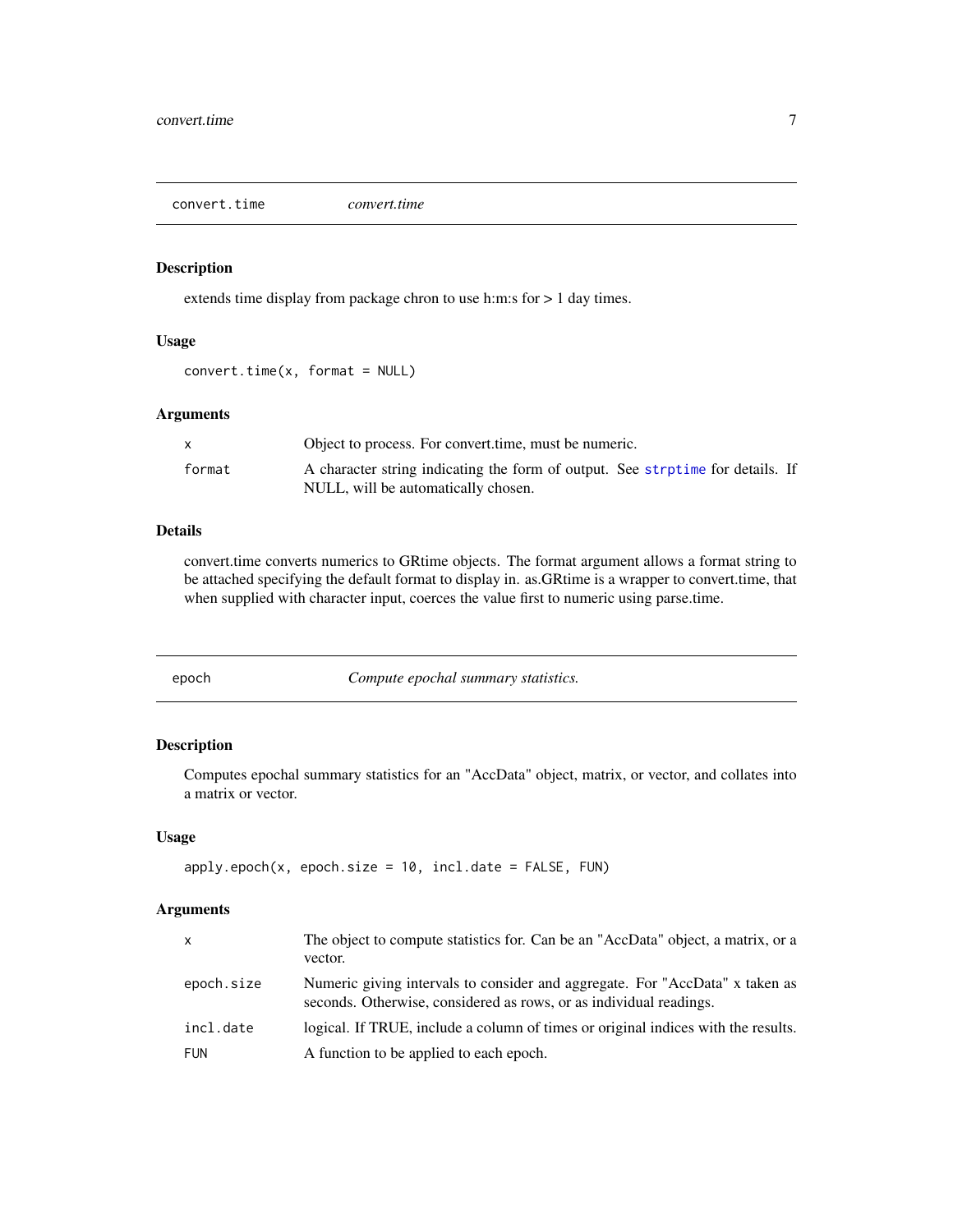#### Details

These functions compute epochal summary statistics for "AccData" objects, matrices and vectors.

apply.epoch is the general function - according to the size of epoch.size, it splits up the x into collections of consecutive rows, each with the same size. These are then successively supplied to FUN as its first argument. If the result of FUN is a single value, then the results are concatenated into a vector output. Otherwise, an array is formed with each row corresponding to a single epochal group. For AccData, the sampling frequency of the dataset is used to interpret the epoch size in seconds. Otherwise, the raw record indices are used. If incl.date is set, the original timestamp vector of the data, or the original indices, are downsampled and included as the first column of the output.

The remaining functions are wrappers that compute various commonly useful statistics  $-$  in particular, applied to "AccData" objects and arrays, they by default compute the epochal SVM mean, standard deviation, median, median absolute deviation, and autocorrelation, and sample quantiles respectively. (Arrays are treated as each column representing the x, y, and z components respectively.) Applied to vector input, processing will occur without the SVM calculation. This behaviour may be overridden by the sqrt setting, which will force the function to use the squared (default for arrays and "AccData") or original unit (default for vectors) values in the statistical analysis.

#### Value

A vector or array giving the computed epochal summaries. With incl.date = TRUE, the result is given as a data.frame suitable for plotting.

```
## Not run:
dat <- read.bin(system.file("binfile/TESTfile.bin", package = "GENEAread")[1]
, calibrate = TRUE)
#look for the epochs that exceed a certain threshold 50% of the time
plot(apply.epoch( dat, epoch.size = 3 ,
                  FUN = function(t) mean(abs(svm(t) -1)>0.2)> 0.5), type = "1")
plot(data[, 1], sym(data), log = "y", pch = ".")lines(mean.epoch(dat, incl.date = TRUE), lwd = 2)
lines(mean.epoch(dat, epoch.size = 30, incl.date = TRUE), col = 2, lwd = 2)
# This should give all the same results, but by a different way
lines(apply.epoch(dat, epoch.size = 30,
                  FUN = function(A) mean(svm(A, FALSE)), incl.date = TRUE), col = 3)
epsize = 30
lines(apply.epoch(dat, epoch.size = epsize,
                  FUN = function(t) median(t[,1])),
                  apply.epoch(dat, epoch.size = epsize,
                  FUN = function(A) mean(svm(A, FALSE)), col = 4)
#note this is different
lines(apply.epoch(dat, epoch.size = epsize,
                  FUN = function(t) median(t[,1])),
                  apply.epoch(dat, epoch.size = epsize,
                              FUN = function(A) mean(svm(A, sqrt = TRUE)))^22,
                              col = 5
```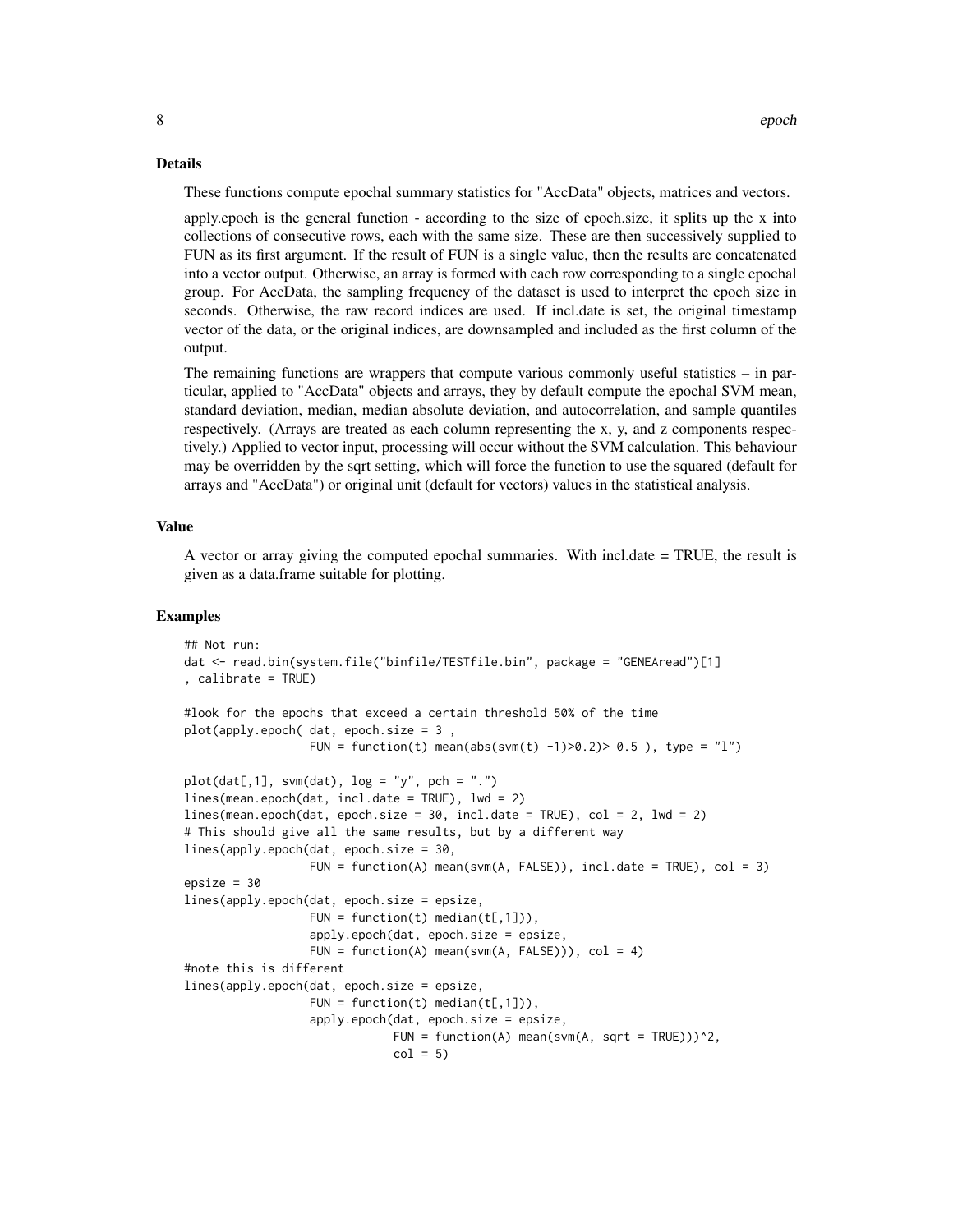#### <span id="page-8-0"></span>GENEActiv.calibrate 9

```
#plot some statistics
par(mfrow = c(5,1), mar = c(1,4.5,1,1))plot(sd.epoch(dat), type="l")
plot(median.epoch(dat), type= "l")
plot(mad.epoch(dat), type= "l")
plot(autocor.epoch(dat), type= "l")
tmp = quantile.epoch(dat, quantiles= c(0.1, 0.25, 0.5, 0.75, 0.9)); matplot(tmp, type = "l")
## End(Not run)
```
GENEActiv.calibrate *GENEActiv.calibrate*

### Description

Function starts by identifying ten second windows of non-movement. Next, the average acceleration per axis per window is used to estimate calibration error (offset and scaling) per axis. The function provides recommended correction factors to address the calibration error and a summary of the callibration procedure.

#### Usage

```
GENEActiv.calibrate(
 binfile,
 use.temp = TRUE,spherecrit = 0.3,
 minloadcrit = 72,
 printsummary = TRUE,
  chunksize = c(),
 windowsizes = c(5, 900, 3600))
```
#### Arguments

| binfile      | A filename of a file to process.                                                                                                                                                                                                                                                                     |
|--------------|------------------------------------------------------------------------------------------------------------------------------------------------------------------------------------------------------------------------------------------------------------------------------------------------------|
| use.temp     | use temperature sensor data for calibration                                                                                                                                                                                                                                                          |
| spherecrit   | The minimum required acceleration value (in $g$ ) on both sides of 0 $g$ for each<br>axis. Used to judge whether the sphere is sufficiently populated                                                                                                                                                |
| minloadcrit  | The minimum number of hours the code needs to read for the autocalibration<br>procedure to be effective (only sensitive to multitudes of 12 hrs, other values<br>will be ceiled). After loading these hours only extra data is loaded if calibration<br>error has not been reduced to under $0.01$ g |
| printsummary | if TRUE will print a summary when done                                                                                                                                                                                                                                                               |
| chunksize    | number between 0.2 and 1 to specificy the size of chunks to be loaded as a<br>fraction of a 12 hour period, e.g. 0.5 equals 6 hour chunks. The default is 1<br>(12 hrs). For machines with less than 4Gb of RAM memory a value below 1 is<br>recommended.                                            |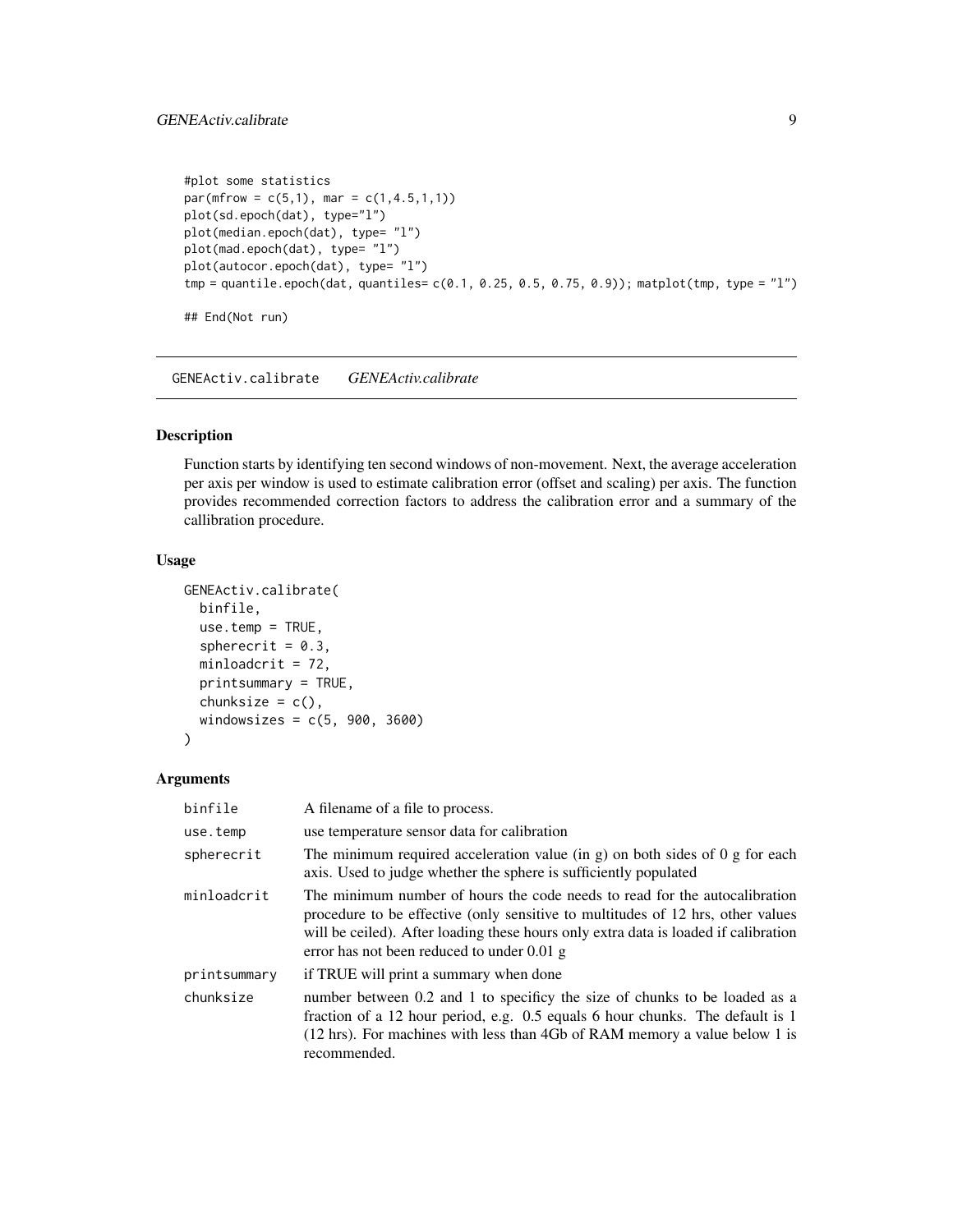windowsizes Three values to indicate the lengths of the windows as in c(window1,window2,window3): window1 is the short epoch length in seconds and by default 5 this is the time window over which acceleration and angle metrics are calculated, window2 is the long epoch length in seconds for which non-wear and signal clipping are defined, default 900. However, window3 is the window length of data used for non-wear detection and by default 3600 seconds. So, when window3 is larger than window2 we use overlapping windows, while if window2 equals window3 non-wear periods are assessed by non-overlapping windows.

#### Details

The outputs from the function are as follows

- scale scaling correction values, e.g.  $c(1,1,1)$
- offset offset correction values, e.g.  $c(0,0,0)$
- tempoffset correction values related to temperature, e.g.  $c(0,0,0)$
- cal.error.start absolute difference between Euclidean norm during all non-movement windows and 1 g before autocalibration
- cal.error.end absolute difference between Euclidean norm during all non-movement windows and 1 g after autocalibration
- spheredata average, standard deviation, Euclidean norm and temperature (if available) for all ten second non-movement windows as used for the autocalibration procedure
- npoints number of 10 second no-movement windows used to populate the sphere
- nhoursused number of hours of measurement data scanned to find the ten second time windows with no movement
- meantempcal mean temperature corresponding to the data as used for autocalibration.

#### Author(s)

Vincent T van Hees <vincentvanhees@gmail.com> Zhou Fang Charles Sweetland <charles@Sweetlandsolutions.co.uk>

#### References

van Hees VT, Fang Z, Langford J, Assah F, Mohammad A, da Silva IC, Trenell MI, White T, Wareham NJ, Brage S. Auto-calibration of accelerometer data for free-living physical activity assessment using local gravity and temperature: an evaluation on four continents. J Appl Physiol (1985). 2014 Aug 7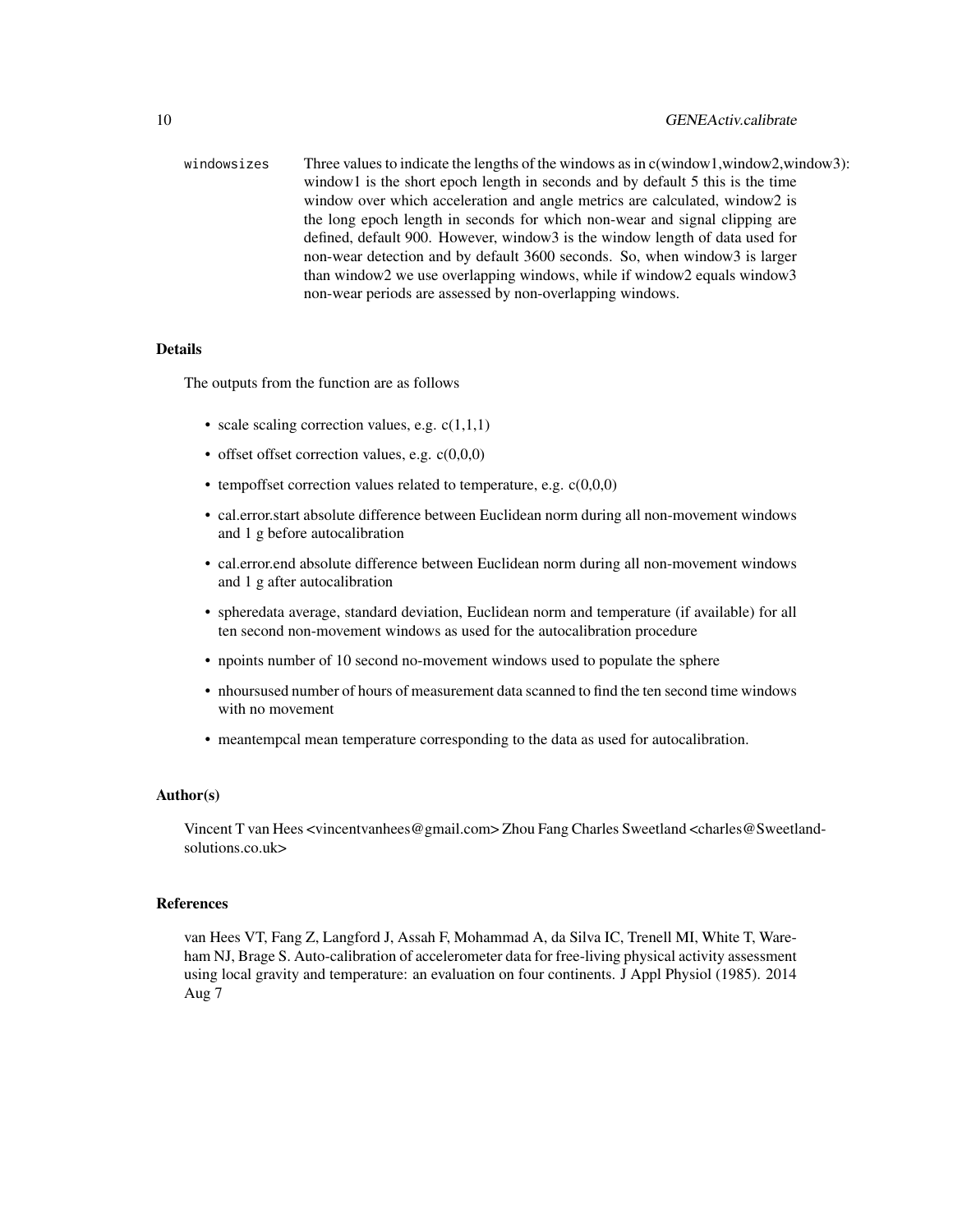<span id="page-10-1"></span><span id="page-10-0"></span>get.intervals *Extract an interval of data.*

#### Description

Function for extracting sub intervals of data, and implementation of just-in-time loading.

# Usage

```
get.intervals(x, start=0, end = 1, length = NULL,time.format = c("auto", "seconds", "days", "proportion", "measurements", "time"),
incl.date = FALSE, simplify = TRUE ,read.from.file=FALSE, size=Inf, ...)
```
# Arguments

| $\mathsf{x}$ | Object to process. Can be array,                                                                  |
|--------------|---------------------------------------------------------------------------------------------------|
| start        | Start of interval.                                                                                |
| end          | End of interval.                                                                                  |
| length       | Length of interval.                                                                               |
| time.format  | Method with which start and end should be understood.                                             |
| incl.date    | logical. Include a column denoting time?                                                          |
| simplify     | logical. If TRUE, output an array. Otherwise output a AccData object.                             |
|              | read. from. file logical. If TRUE, re-read the relevant time interval from the original bin file. |
| size         | Desired number of samples in output.                                                              |
| $\ddots$     | Additional arguments to be passed to read. bin, if read. from. file is TRUE.                      |

#### Details

The function extracts the desired analysis time window specified by start and end. If length is specified, then the end is set to a point length units after start. The times are interpreted in terms of time.format. For convenience, a variety of time window formats are accepted:

- "seconds": Seconds since start of dataset.
- "days": Days since start of dataset.
- "proportion": Proportional point within dataset, given as a numeric between 0 and 1.
- "measurements": Raw number of samples since start of dataset.
- "time": Time string, as understood via [parse.time](#page-15-1).
- "auto": Default attempt to determine time format from size and type of start.

Some capacity for using mixed types of inputs for start and length in particular is present.

The input object x is typically an "AccData" object, though arrays are also accepted. "VirtAccData" are dealt with by using the timestamp and call information recorded within them to do a new read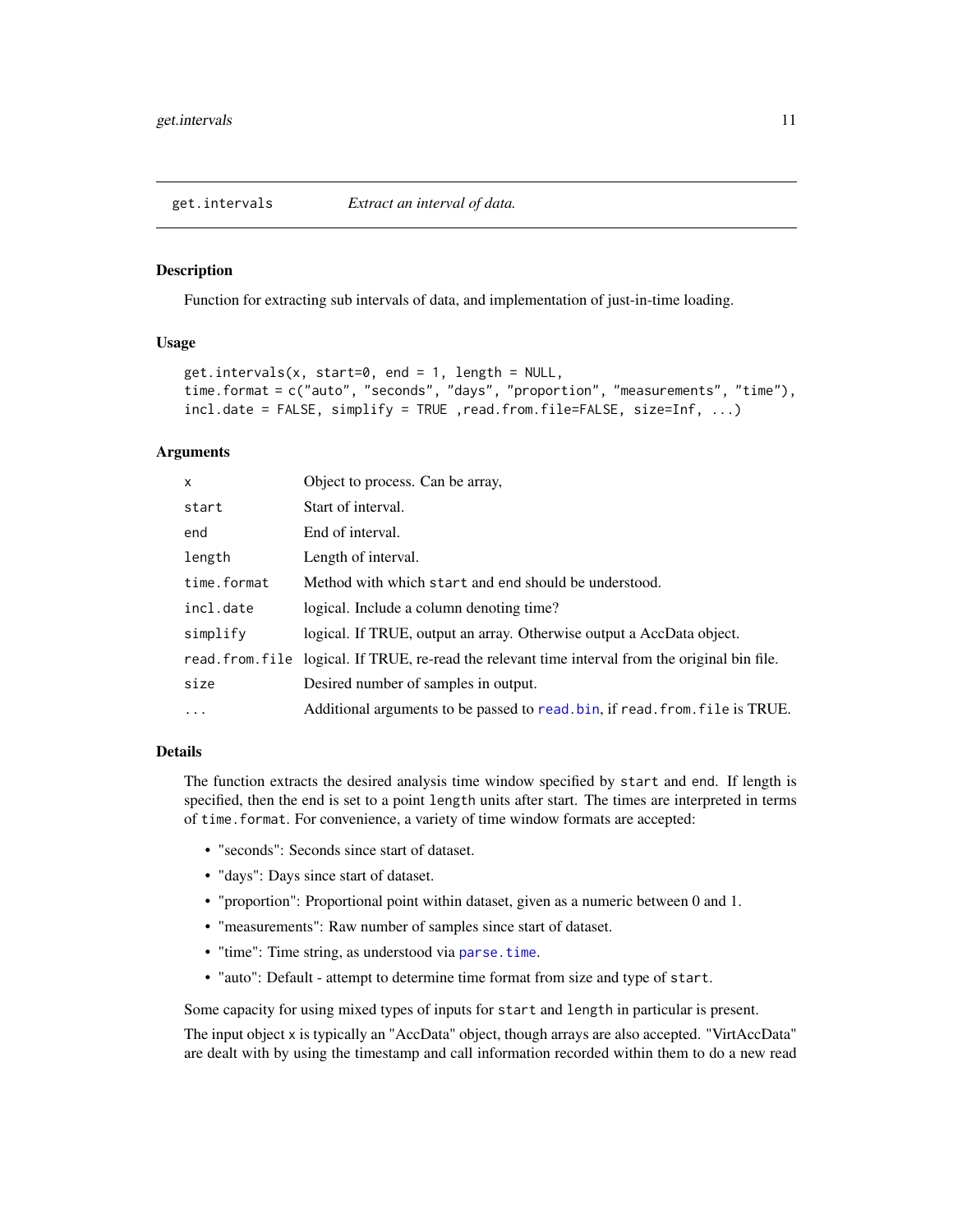of the original bin file, assuming this is still available. This is useful for 'just in time' reads of data. "AccData" can be dealt with in this way by setting read.from.file.

Note that for read.from.file, only "time" and "proportion" time.format are presently supported.

With simplify = FALSE, an "AccData" S3 object with the desired records. Otherwise, an array containing either 3 or 4 columns, containing the x, y, z acceleration vectors and optionally a time vector.

#### See Also

[read.bin](#page-1-1), [AccData](#page-5-1), [get.intervals](#page-10-1)

```
binfile = system.file("binfile/TESTfile.bin", package = "GENEAread")[1]
#Read in a highly downsampled version of the file
procfile<-read.bin(binfile, downsample = 100)
print(procfile)
#Overlay some segments in different colour
lines(get.intervals(procfile, start = 0.4, end = 0.5,
                    time.format = "prop", incl.data = TRUE)[1:2],col=2)
lines(get.intervals(procfile, start = 0.4, end = 5,
                    time.format = "sec", incl.data = TRUE[,1:2],
                    col=3)
lines(get.intervals(procfile, start = "16:51", end = "16:52",
                    time.format = "time", incl.date = TRUE)[,1:2],
                    col=4)
# Note that measurements will depend on the downsampling rate,
# not the original sampling rate of the data
lines(get.intervals(procfile, start = 100, length = 10,
                    time.format = "measurement", incl.date = TRUE)[,1:2],
                    col=5)
#This is also understood
lines(get.intervals(procfile, start = "16:52:10", 30,
                   incl.data = TRUE)[1:2],col=6)
#Now load in virtually
virtfile<-read.bin(binfile, virtual = TRUE)
#Notice that get.intervals with simplify = FALSE gives a genuine AccData object
realfile = get.intervals(virtfile, start = 0.5, end = 1, simplify = FALSE)
virtfile
realfile
#get.intervals calls read.bin automatically
points(get.intervals(virtfile, start = "16:52:10", "16:52:40",
```
<span id="page-11-0"></span>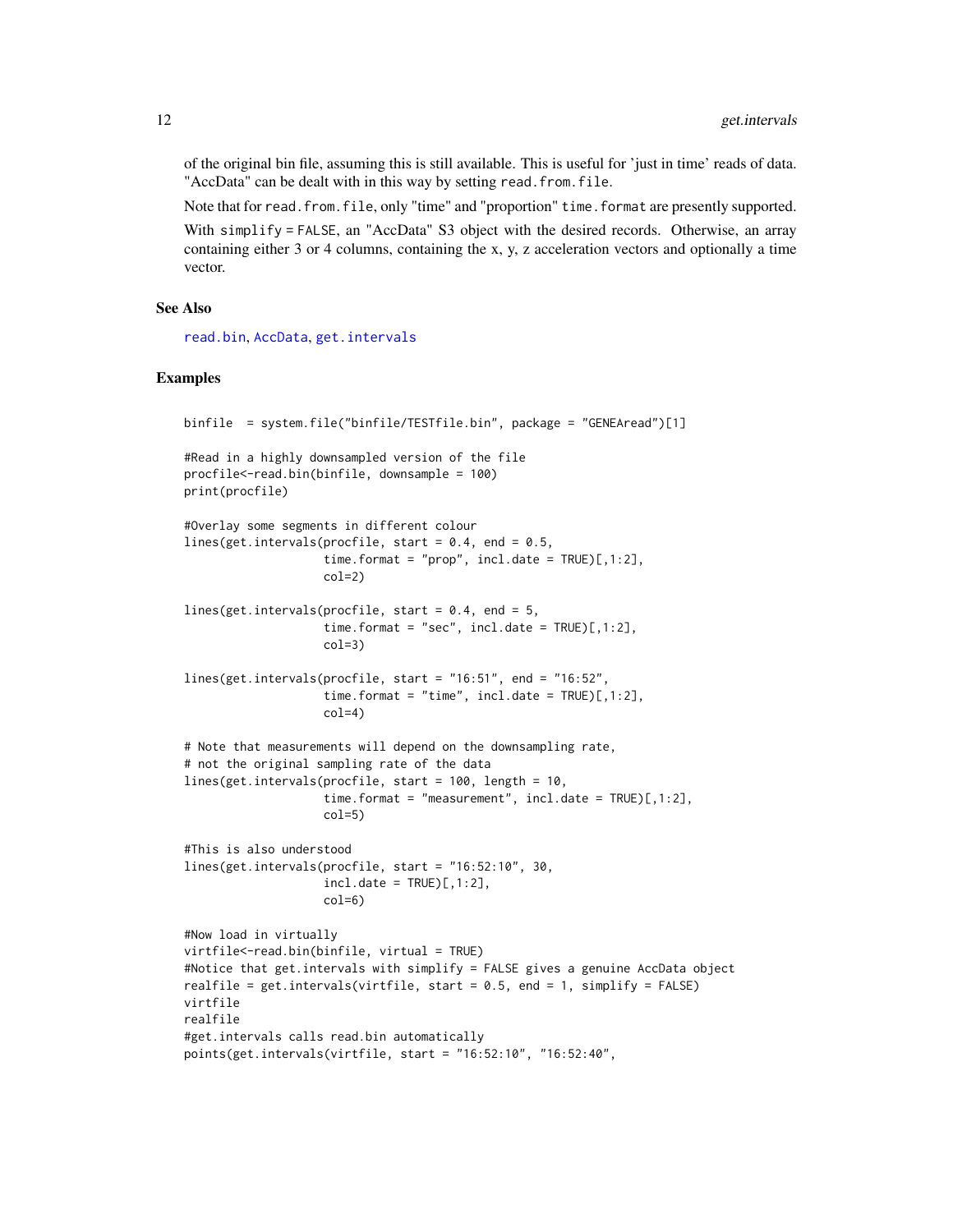#### <span id="page-12-0"></span>GRtime 13

```
incl.data = TRUE)[1:2], col=4, pch = "."#Alternatively, re-read procfile at a different resampling rate.
lines(get.intervals(procfile, start = "16:49:00", "16:49:30",
                   incl.data = TRUE, read from-file = TRUE, downsample = 300)[,1:2],col=2
```
<span id="page-12-1"></span>GRtime *Date time handling for the GENEAread package.*

#### **Description**

Stores date time data as a numeric, with facility for pretty printing and axis commands.

#### Usage

```
as.GRtime(x, format = NULL, ...)
```
#### Arguments

| x      | Object to process. For convert. time, must be numeric. For as GRtime may<br>be numeric or character. For format. GRtime, a GRtime object, or a numeric. |
|--------|---------------------------------------------------------------------------------------------------------------------------------------------------------|
| format | A character string indicating the form of output. See strptime for details. If<br>NULL, will be automatically chosen.                                   |
| .      | Additional arguments to be passed to parse, time, as, numeric, format, POSIXct,<br>axis.pretty.POSIXt.                                                  |

#### Details

The GRtime class handles dates and times for the GENEAread class. The class treats dates as numerics denoting seconds since the UNIX epoch, with potentially a string attached specifying the format to print in. Unlike POSIXct, we avoid some of the processing, especially with respect to time zones, and allow some more flexibility in time computation and display. A range of operators are defined.

convert. time converts numerics to GRtime objects. The format argument allows a format string to be attached specifying the default format to display in. as. GRtime is a wrapper to convert. time, that when supplied with character input, coerces the value first to numeric using parse.time.

format.GRtime formats GRtime objects for pretty printing. If format is provided as argument, that is used. Else, if the format attribute is set on x, that is used. Finally, if formats are not provided, and  $x$  is of length greater than one, the range of values of  $x$  is used to decide the units displayed. Numerics are also accepted - they are coerced to GRtime.

axis.GRtime is used to plot GRtime axis, choosing, by default, breakpoints that give 'pretty' sub intervals. Note that [plot.default](#page-0-0) uses axis.GRtime by default if supplied with a GRtime object in one of the directions. However, [image.default](#page-0-0) based functions do not use the class axis functions, so axes must be plotted manually.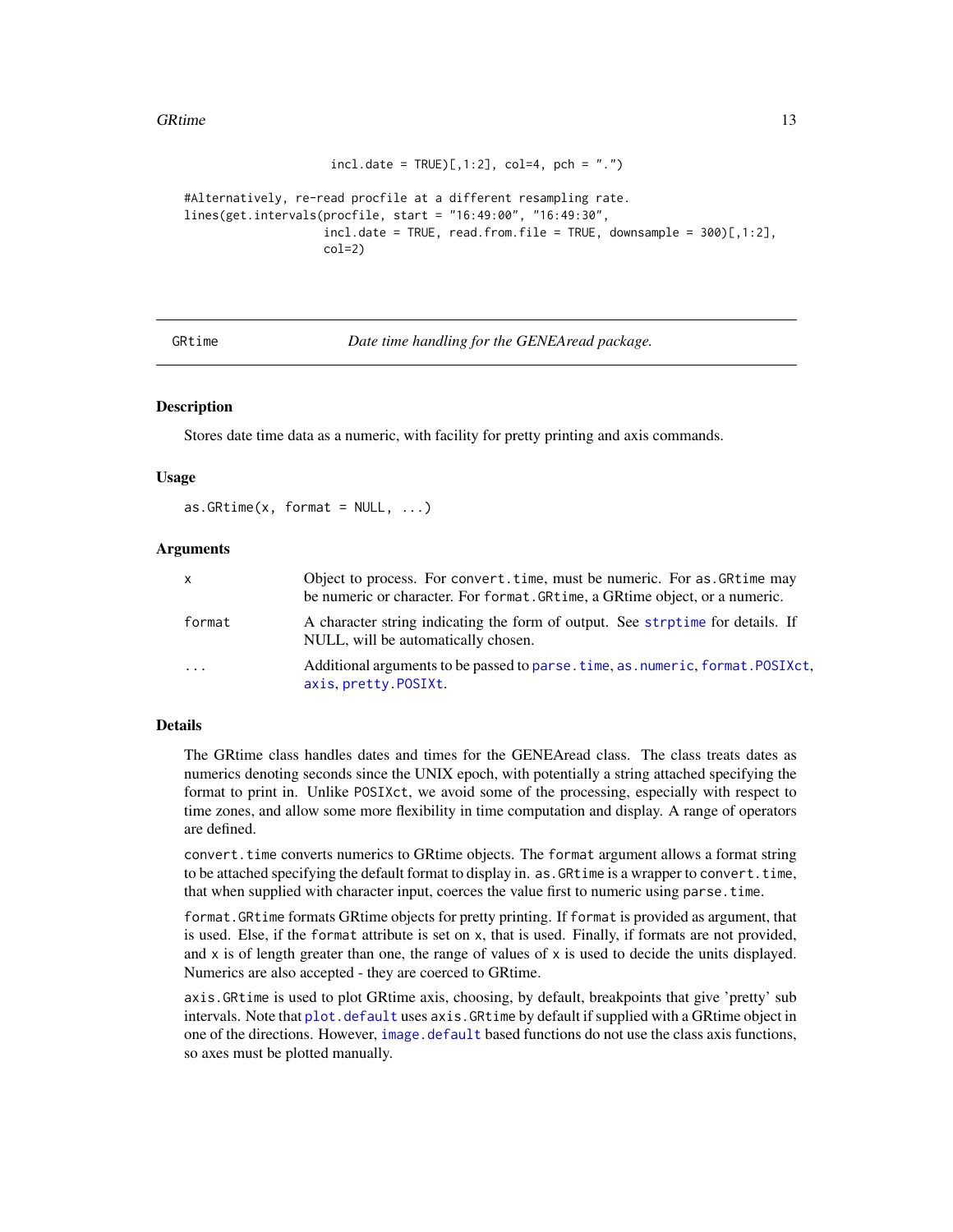<span id="page-13-0"></span>pretty.GRtime computes 'pretty' breakpoints, using the algorithm of pretty.POSIXt. Attributes are preserved.

- For convert.time, as.GRtime and pretty.GRtime, a GRtime object.
- For format.GRtime a character string representation.
- For axis.GRtime a list containing positions and labels for axis markers.

#### See Also

[parse.time](#page-15-1), [get.intervals](#page-10-1), [AccData](#page-5-1)

#### Examples

```
as.GRtime("00:01")
#format is automatically set
convert.time(1:10)
convert.time(1:10*1000)
#we add a different default format
convert.time(1:10*1000, "%H:%M:%OS3") -> t
t
str(t)
# we override format with our own
format(t, format = "%a %d/%m/%y %H:%M:%OS3")
# plot calls axis.GRtime automatically. Notice
# that the format attribute is used.
plot(t, 1:10)
#strip out the default format
t2 = convert.time(t, format = NULL)plot(t2, 1:10)
# image plots are a bit more complex
Z = matrix(rnorm(100), 10)image(x = t, y = t2, z = Z, axes = FALSE)Axis(x = t, side = 1) #Axis also works
box() #complete the bounding box
```
# custom axes plot(t2, 1:10, xaxt = "n")

hanning.window *Hanning Window*

#### Description

A hanning window used by the STFT function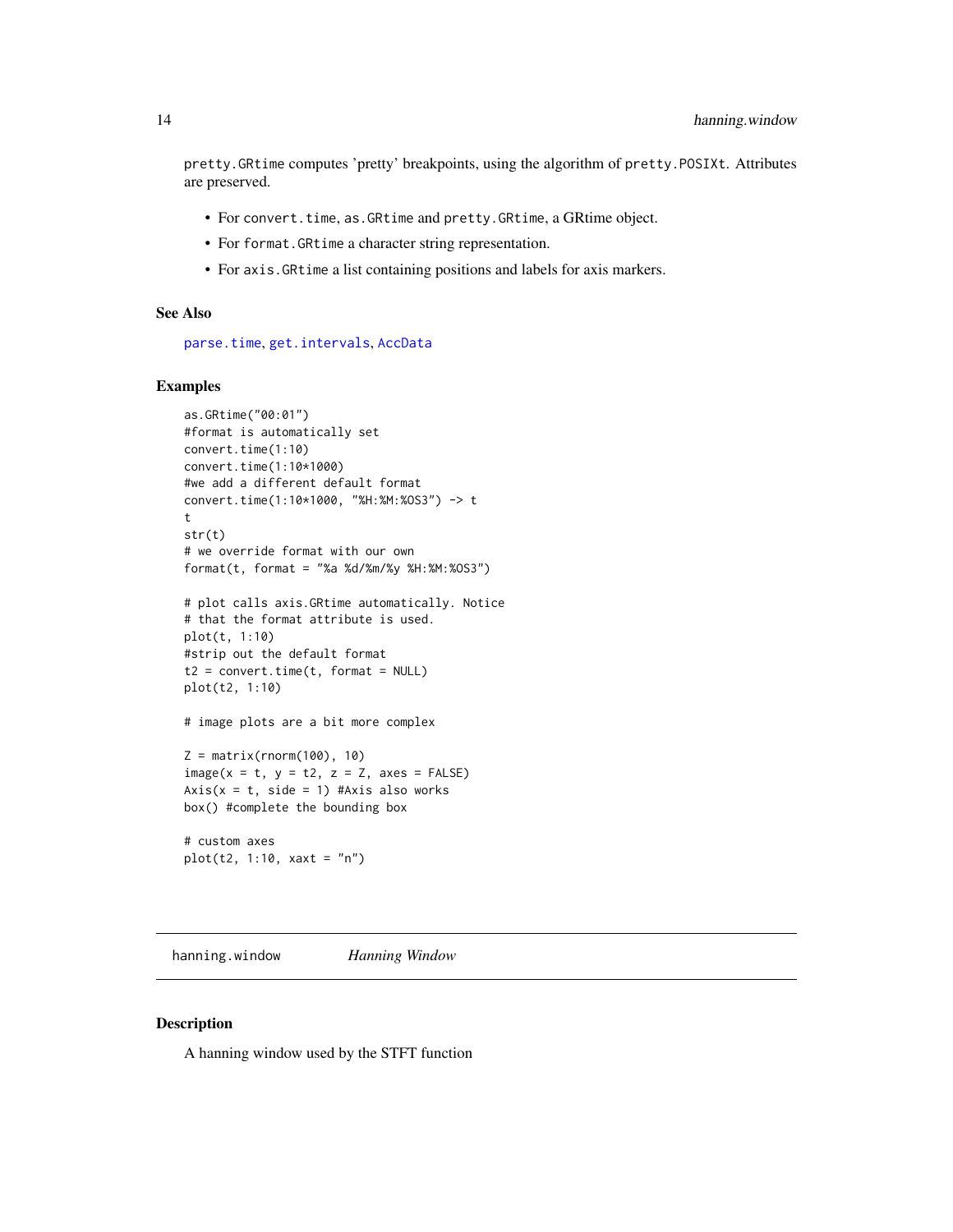#### <span id="page-14-0"></span>header.info 15

#### Usage

hanning.window(n)

#### Arguments

n number of points inside the window

<span id="page-14-1"></span>header.info *Get header info from GENEA output (.bin) file*

#### **Description**

Function to extract relevant header fields and values from a file.

#### Usage

header.info(binfile, more=TRUE)

### Arguments

| binfile | The file from which to extract the header                                                       |
|---------|-------------------------------------------------------------------------------------------------|
| more    | logical. If TRUE, extract additional data from file useful for calibration and data<br>reading. |

#### Details

The function extracts useful information from a .bin file, such as information about the GENEA device used to produce the output, and characteristics of the subject who wore the device. The function also accepts data that has been compressed in 'gzip', 'bzip2' or 'xz' formats. See file. With more set to TRUE, additional data is extracted, mainly for internal use in read.bin.

THis function is specific to header structure in GENEActiv output files. By design, it should be compatible with all firmware and software versions to date (as of version of current release). If order or field names are changed in future .bin files, this function may have to be updated appropriately. The function works by looking for appropriate section headings in the .bin files.

#### Value

A data.frame with extracted header information, each row a particular header field with its value. If more is TRUE, an attribute "calibration" is attached to the object, consisting of a list with measurement offsets, sampling frequency estimates, start times and time zones, data position offsets, and if mmap is detected, byte locations and increments for mmap reading.

#### Warning

NA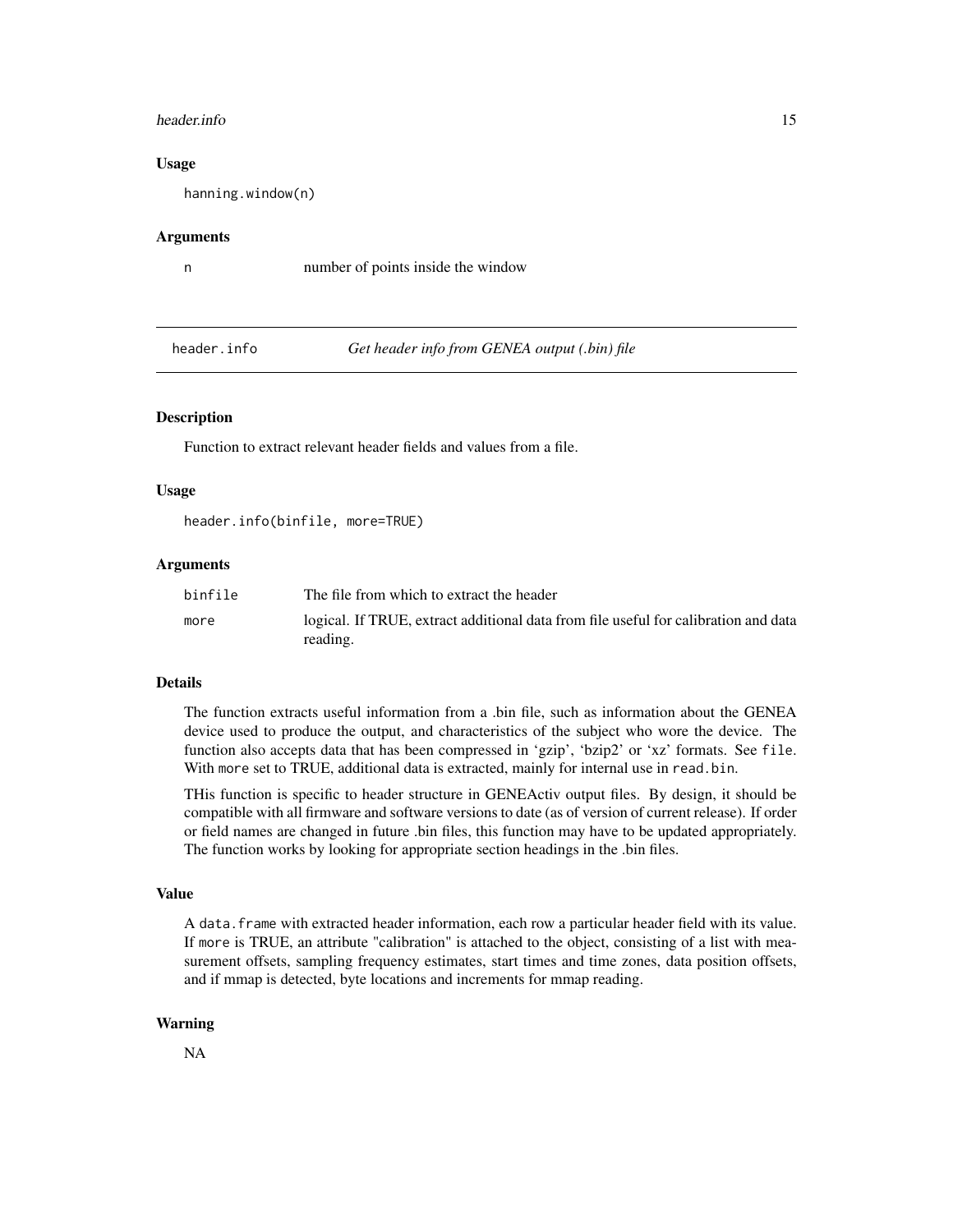#### See Also

[read.bin](#page-1-1)

#### Examples

```
fileheader <- header.info(system.file("binfile/TESTfile.bin",
                                      package = "GENEAread")[1],
                                      more = TRUE)
print(fileheader)
attr(fileheader, "calibration")
```
<span id="page-15-1"></span>parse.time *Parses a character time representation to another format.*

#### Description

Converts a character vector in a variety of forms into either the raw second, second classed as POSIXct, or days since Unix epoch.

#### Usage

```
parse.time(t="",format=c("seconds", "days", "POSIX"), tzone = 0,
 start = NULL, startmidnight = NULL)
```
#### Arguments

| t             | A character string representation of a date-time expression.                                           |
|---------------|--------------------------------------------------------------------------------------------------------|
| format        | A character string indicating which representation to output. Can be either<br>seconds, days or POSIX. |
| tzone         | The time zone the time is given in, expressed as an offset from UTC in hours.                          |
| start         | Earliest allowable time stamp in the data, as seconds since Unix epoch.                                |
| startmidnight | Midnight of day '0' in the data, as seconds since Unix epoch.                                          |

#### Details

The function processes character vectors of the form "DATE TIME" – that is to say, a maximum of two terms separated by a space per value.

"TIME" is given in 24 hour format, seperated by colons, in "hh:mm", "hh:mm:ss", "hh:mm:ss:ms" or "hh:mm:ss.ms" format. If ommitted, the time is taken to be 00:00:00.000.

"DATE" can be a date representation as "YYYY-MM-DD", "DD/MM/YY" or "DD/MM/YYYY" (noting the use of a colon or backslash seperator to distinguish between the two). Alternatively, with start and/or startmidnight supplied, an integer "NN" or string "DOW" corresponding to a day of the week can be used instead. Then, the function will find the first timestamp matching the correct "TIME", that falls NN midnights after startmidnight and is after start, or, in the latter

<span id="page-15-0"></span>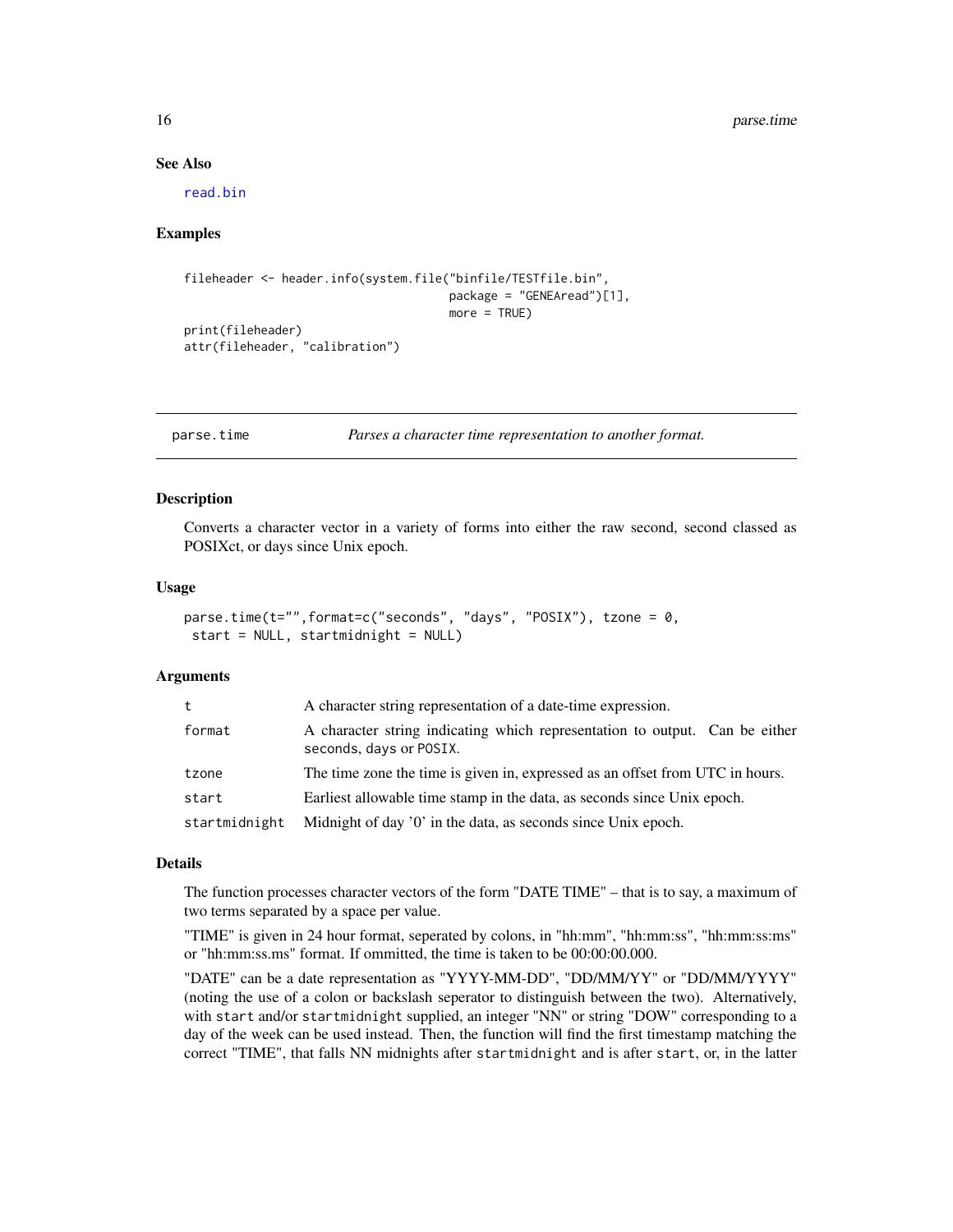#### <span id="page-16-0"></span>plot.stft the contract of the contract of the contract of the contract of the contract of the contract of the contract of the contract of the contract of the contract of the contract of the contract of the contract of the

case, the first timestamp after the day of start that matches the appropriate day of the week. If a blank "DATE" is supplied, the function will either use the UNIX epoch, or find the first match, corresponding to the case  $NN = 0$ .

Once this is done the time is converted to the required format: POSIX is the usual R POSIXct format; days is the julian days since UNIX epoch 1970-1-1; seconds is the number of seconds (including subseconds) since 1970-1-1. Note that for formats other than POSIX, the output is in the same timezone as tzone. POSIX stores the time internally as the time in UTC, and applies a format that gives this time local to the user.

#### Value

A converted date-time string in the specified format. In the case of "seconds", or "days", a numeric. For POSIX, a [POSIXct](#page-0-0) object.

#### See Also

[convert.time](#page-6-2), [get.intervals](#page-10-1)

#### Examples

```
t1 = parse.time("2012-06-21 13:04:01"); print(t1)
parse.time("21/06/12 13:04:01") #gives the same result
parse.time(c("19/07/70", "20/07/70"), format = "days")
#results here will depend on your locale
parse.time(c("19/07/70", "20/07/70"), format = "POSIX", tzone = -4)
#one is the same day, one can only find a match the next day
parse.time("13:05", start = t1) - t1
parse.time("13:00", start = t1) - t1#asking to wait 1 midnight means both times are considered as
 #times on the same, full day of data
 parse.time(c("1 13:05", "1 13:00"), start = t1) - t1
 #2012-06-21 is a Thursday, so this is equivalent
 parse.time(c("Fri 13:05", "Fri 13:00"), start = t1) - t1
#Longer form days of the week are also understood. Note that
 #the first day does not get matched.
 parse.time(c("Thursday 13:05", "Thursday 13:00"), start = t1) - t1
```
<span id="page-16-1"></span>plot.stft *plot stft*

#### **Description**

Processes a dataset, creating an object contained processed time-frequency analyses. These can then be plotted.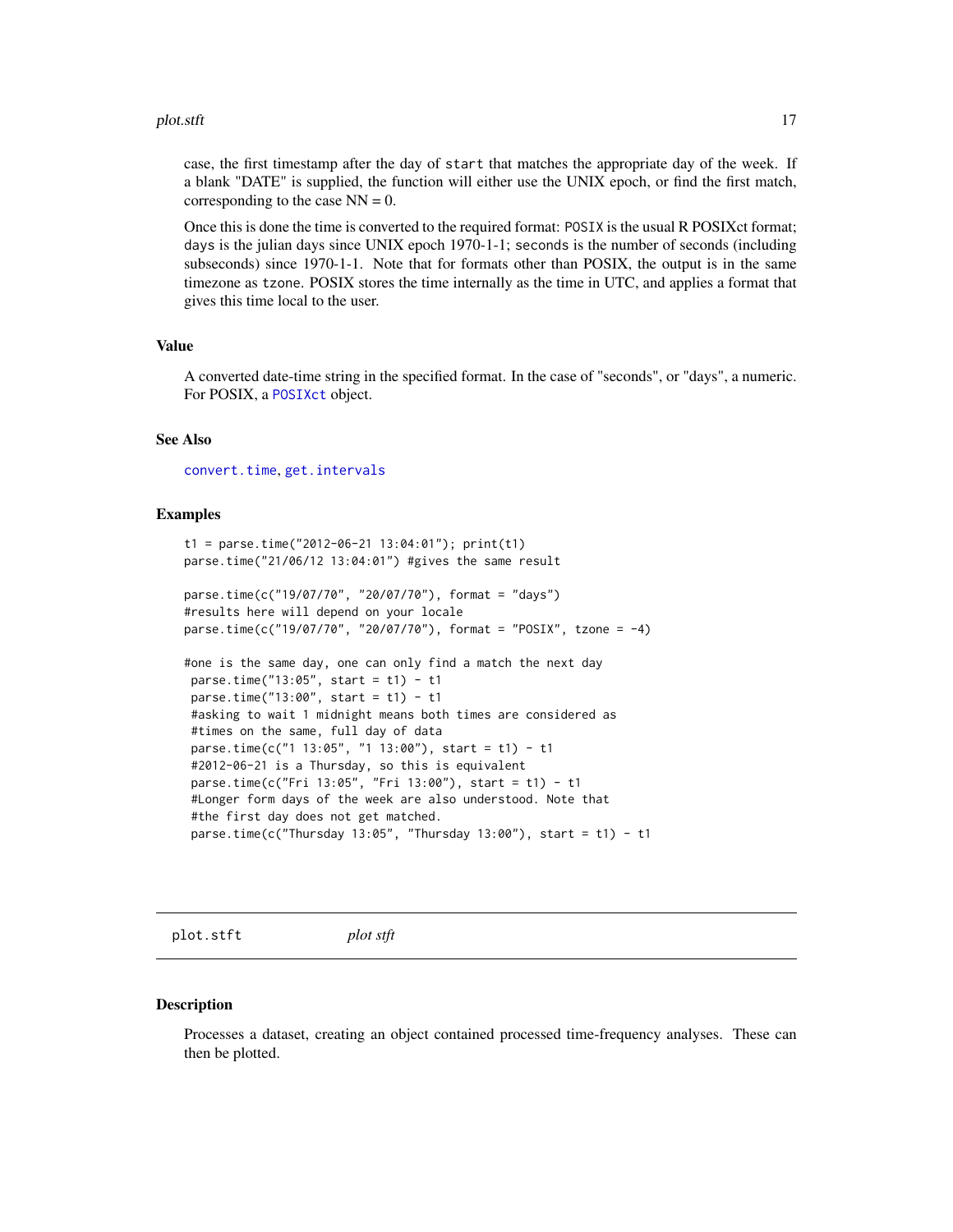# Usage

```
## S3 method for class 'stft'
plot(
  x,
  mode = c("decibels", "modulus", "pval"),
  log = "",showmax = TRUE,
  median = FALSE,
  xaxis = TRUE,topthresh,
  reassign = (!(is.null(x$LGD)) && !("mv" %in% x$type)),
  ylim,
  xlim,
  new = TRUE,zlim.raw,
  zlim.quantile,
  cex,
  col = gray(63:0/63),
  ...
\mathcal{L}
```
# Arguments

| X             | "stft" class object to be processed.                                                                                              |
|---------------|-----------------------------------------------------------------------------------------------------------------------------------|
| mode          | What should be plotted?                                                                                                           |
|               | • "decibels": log10 of FFT modulus                                                                                                |
|               | • "modulus": Raw FFT modulus                                                                                                      |
|               | • "pvalue": P-value of each frequence's modulus assuming that window was<br>in fact white noise of equal equal standard deviation |
| log           | For $\log =$ "y", use a log scale on the y axis.                                                                                  |
| showmax       | Vector or logical. Compute and plot the principle frequency components?                                                           |
| median        | logical. If TRUE, smooth the STFT plot in the time direction with a running<br>median.                                            |
| xaxis         | logical. If TRUE, plot pretty time axes.                                                                                          |
| topthresh     | For finite values, crop plot for frequencies higher than this value, and show a<br>summary plot up top.                           |
| reassign      | logical. Plot reassigned stft, if available?                                                                                      |
| xlim, ylim    | Parameters controlling axes limits of plot.                                                                                       |
| new           | logical. If TRUE, make a new plot. Otherwise overlay on to existing plot.                                                         |
| zlim          | Raw values at which to threshold values for computation of heatmap colours.                                                       |
| zlim.quantile | Quantile values at which to threshold values for computation of heatmap colours.                                                  |
| cex           | Size of points for reassigned STFT plotting.                                                                                      |
| col           | Vector of colours to be used for plotting.                                                                                        |
| .             | Additional arguments to be passed to methods.                                                                                     |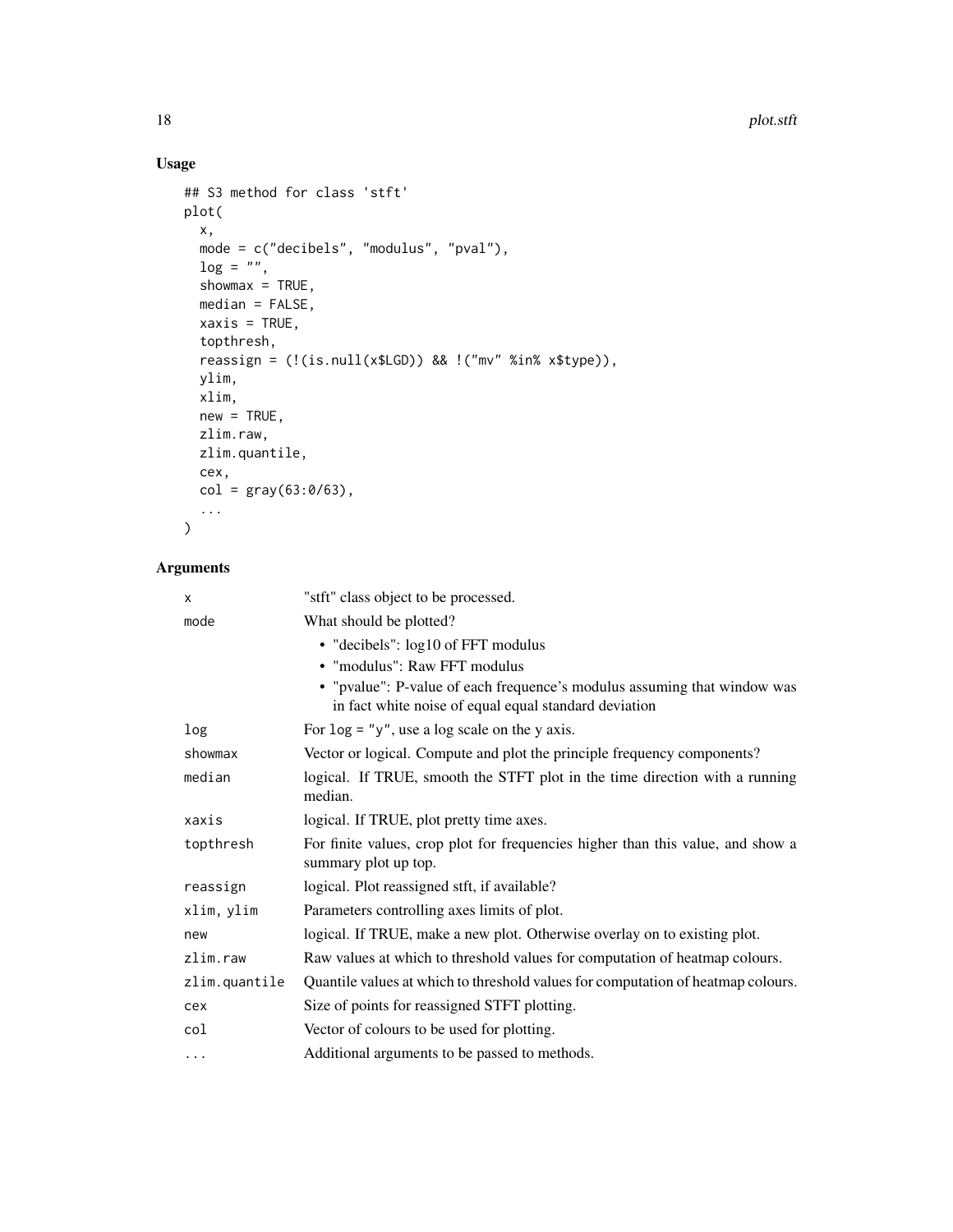#### <span id="page-18-0"></span>plot.stft the contract of the contract of the contract of the contract of the contract of the contract of the contract of the contract of the contract of the contract of the contract of the contract of the contract of the

#### Details

STFT objects are created by the [stft](#page-21-1) function. These methods print some useful summary statistics about them, and produce plots. mode determines the type of plot. "decibel" and "modulus" work with the raw values, while "pvalue" conducts some degree of normalisation in each time window and so is perhaps more useful for data showing a large variation in sd across different points in time. If the null.calc was set in the original stft argument, that is used - otherwise, an Exponential distribution is fit to each window, and the pvalues computed from that.

By default, the function uses some empirical quantile based colour thresholds designed to give somewhat reasonable and informative plots. This can be overridden, however, by setting different zlim.raw or zlim.quantile results. This can be useful for comparing two different datasets.

Reassigned stft plots are constructed, by default, when they are available, and when the original was not a "mv" stft. Unlike the heatmap used in the usual stft plot, a 2d scatterplot is used instead. This means that if there are few data points, it can be advantageous to set a higher cex value for larger points and better display.

With Accelerometer data, often the frequencies of interest are concentrated at the lower frequencies. Topthresh crops the frequency display to show only those frequencies. A summary plot is show on the top, to compensate. Choosing a grid of frequencies, this plot draws one line to represent the energies present in the signal at that particular frequency, and higher. Black lines are drawn for frequencies less than 2/3 the topthresh, red lines for 2/3 - 1 times topthresh, and blue lines for frequencies higher than topthresh. Alternative, set log = "y" to put frequencies on a log scale.

#### Value

These functions are run for their side effects.

#### See Also

[stft](#page-21-1), [image.default](#page-0-0)

```
## Not run: # Real data
binfile = system.file("binfile/TESTfile.bin", package = "GENEAread")[1]
#Read in the entire file, calibrated
procfile<-read.bin(binfile)
#Create stft object
obj = stiff(procfile, type = "swm", quiet = TRUE)#Look at it
print(obj)
plot(obj, cex = 5)plot(obj, shownax = FALSE, cex = 5) #suppress principals
#pval plot
plot(obj, mode = "pval", cex = 5)#disable reassigned stft
plot(obj, mode = "pval", reassign = FALSE)
#median smoothing
```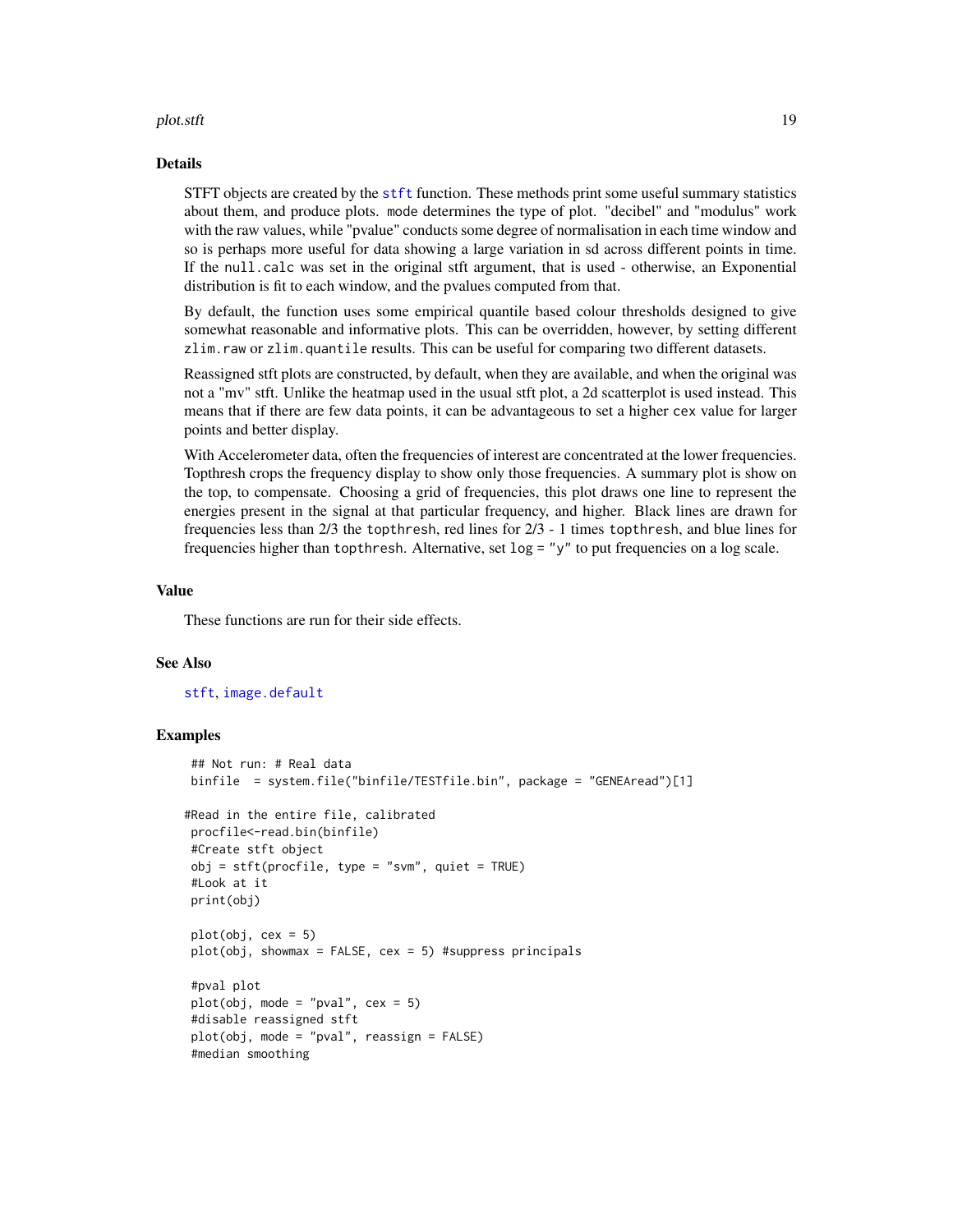```
plot(obj, mode = "pval", reassign = FALSE, median = TRUE)
#log scale frequency, no top bar
dev.new(); plot(obj, mode = "pval", reassign = FALSE, topthresh = Inf, log = "y")
## End(Not run)
```
print.stft *print.stft*

### Description

print the stft object

#### Usage

## S3 method for class 'stft'  $print(x, \ldots)$ 

### Arguments

| X | stft object |
|---|-------------|
| . | ignored     |

| recalibrate | recalibrate |  |
|-------------|-------------|--|
|             |             |  |

### Description

Taking a GENEActiv binfile and using the recalibration script to create a new calibrated binfile

### Usage

```
recalibrate(
  datadir,
  outputdir,
 use.temp = TRUE,
  spherecrit = 0.3,
 minloadcrit = 72,
 printsummary = TRUE,
 chunksize = c(0.5),
  windowsizes = c(60, 900, 3600)
)
```
<span id="page-19-0"></span>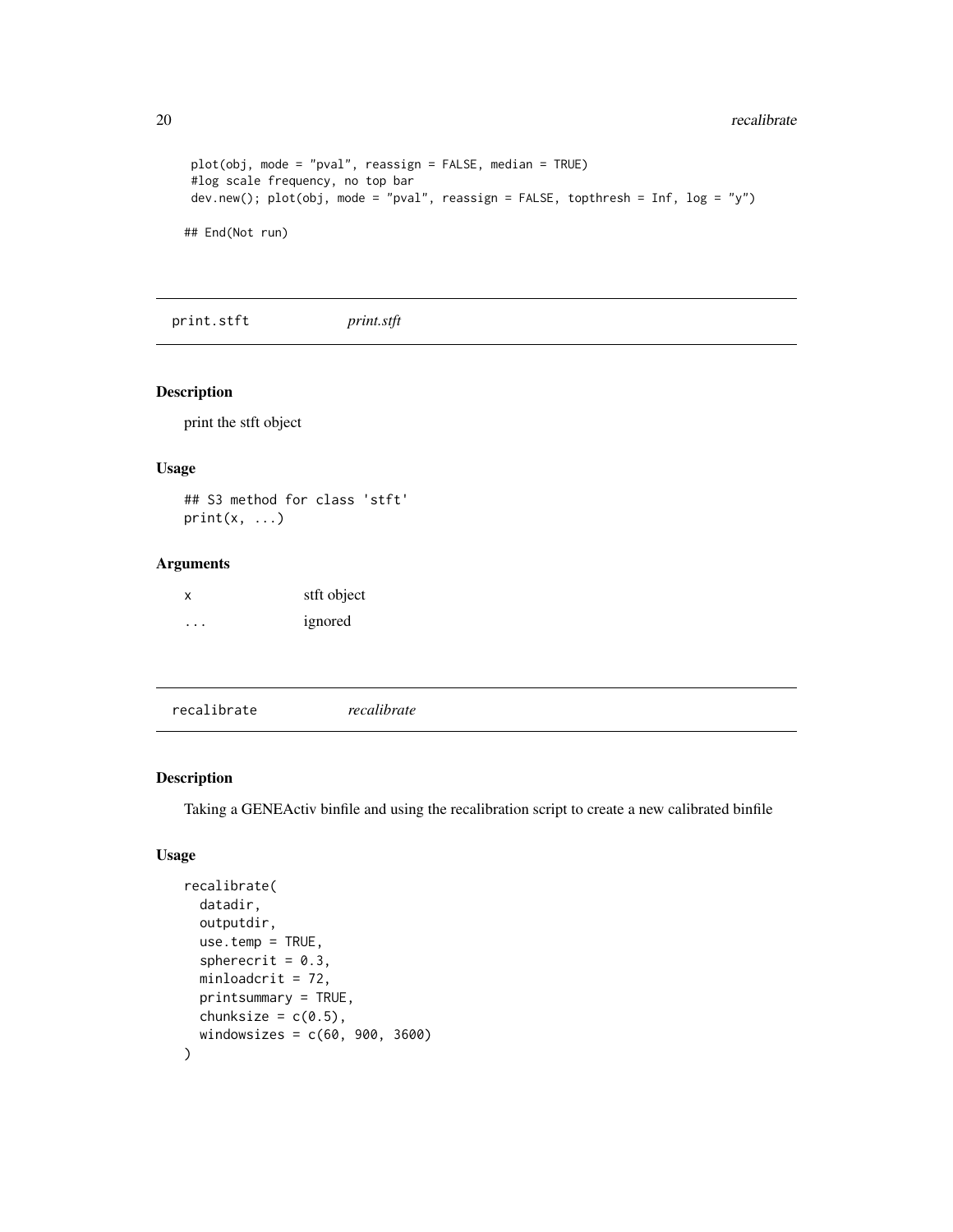#### recalibrate 21

## Arguments

| datadir      | The location of the directory/file containing GENEActiv binfile.                                                                                                                                                                                                                                                                                                                                                                                                                                                                                                                                                                             |
|--------------|----------------------------------------------------------------------------------------------------------------------------------------------------------------------------------------------------------------------------------------------------------------------------------------------------------------------------------------------------------------------------------------------------------------------------------------------------------------------------------------------------------------------------------------------------------------------------------------------------------------------------------------------|
| outputdir    | The location of the directory/file for the calibrated files to be saved.                                                                                                                                                                                                                                                                                                                                                                                                                                                                                                                                                                     |
| use.temp     | Use temperature sensor data if available (Geneactive only)                                                                                                                                                                                                                                                                                                                                                                                                                                                                                                                                                                                   |
| spherecrit   | the minimum required acceleration value (in $g$ ) on both sides of 0 $g$ for each<br>axis. Used to judge whether the sphere is sufficiently populated                                                                                                                                                                                                                                                                                                                                                                                                                                                                                        |
| minloadcrit  | the minimum number of hours the code needs to read for the autocalibration<br>procedure to be effective (only sensitive to multitudes of 12 hrs, other values<br>will be ceiled). After loading these hours only extra data is loaded if calibration<br>error has not been reduced to under 0.01 g.                                                                                                                                                                                                                                                                                                                                          |
| printsummary | if TRUE will print a summary when done chunksize number between 0.2 and 1<br>to specificy the size of chunks to be loaded as a fraction of a 12 hour period, e.g.<br>0.5 equals 6 hour chunks. The default is 1 (12 hrs). For machines with less than<br>4Gb of RAM memory a value below 1 is recommended.                                                                                                                                                                                                                                                                                                                                   |
| chunksize    | number between 0.2 and 1 to specificy the size of chunks to be loaded as a<br>fraction of a 12 hour period, e.g. 0.5 equals 6 hour chunks. The default is 1<br>(12 hrs). For machines with less than 4Gb of RAM memory a value below 1 is<br>recommended.                                                                                                                                                                                                                                                                                                                                                                                    |
| windowsizes  | Three values to indicate the lengths of the windows as in c(window1,window2,window3):<br>window1 is the short epoch length in seconds and by default 5 this is the time<br>window over which acceleration and angle metrics are calculated, window2 is<br>the long epoch length in seconds for which non-wear and signal clipping are<br>defined, default 900. However, window3 is the window length of data used for<br>non-wear detection and by default 3600 seconds. So, when window3 is larger<br>than window2 we use overlapping windows, while if window2 equals window3<br>non-wear periods are assessed by non-overlapping windows. |

# Details

Takes each binfile found in the data directory, calibrates according to the routine by Vincent T. van Hees and saves the calibrated file to the specificied output directory

# Value

Saves a calibrated binfile to an output folder

# Examples

```
## Not run:
DataDirectory = "C:/Users/DataDirectory"
ReCalibrate(DataDirectory)
```
## End(Not run)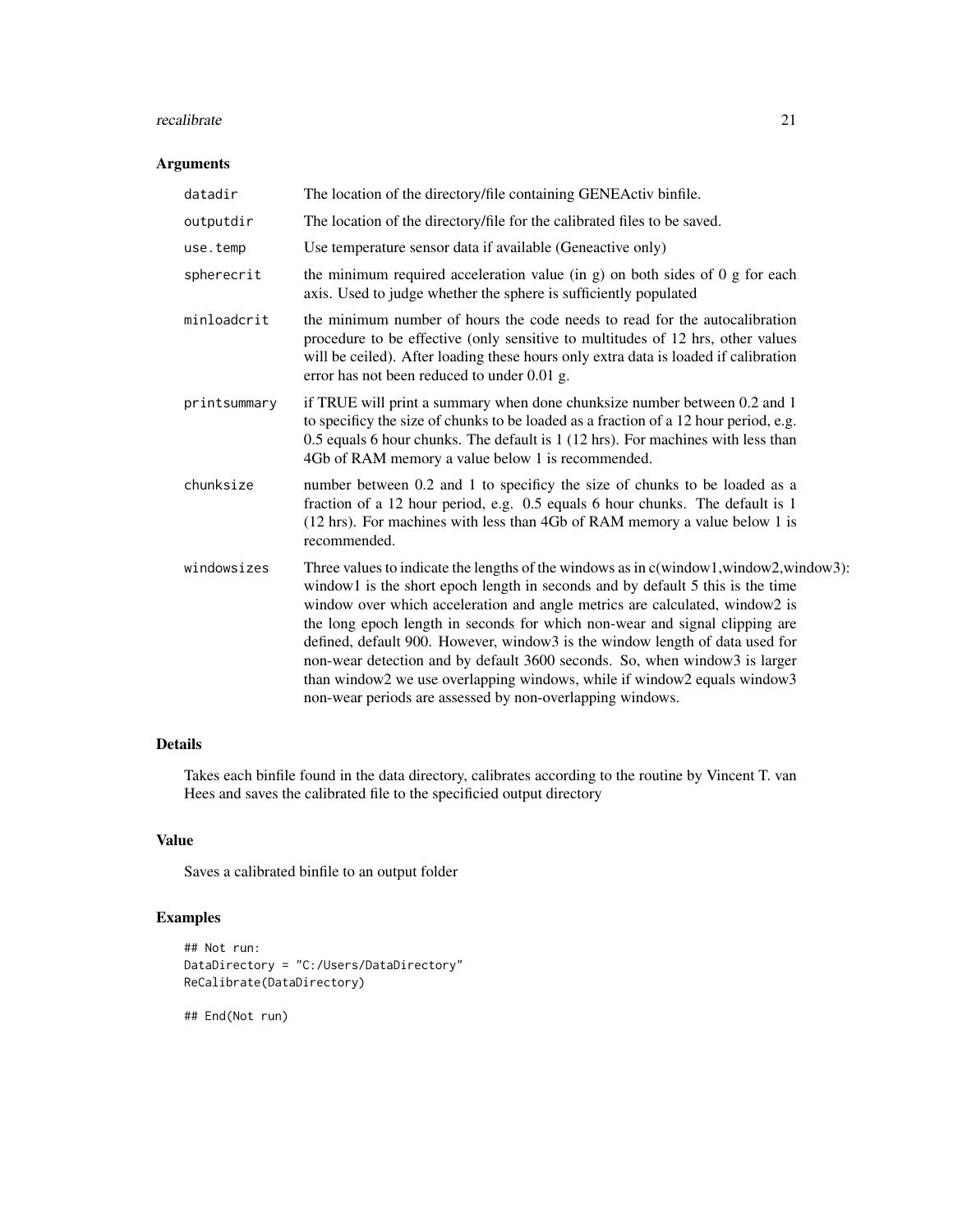# <span id="page-21-1"></span><span id="page-21-0"></span>Description

Processes a dataset, creating an object contained processed time-frequency analyses. These can then be plotted.

### Usage

```
stft(X, start=0, end=1, length=NULL, time.format = c("auto"),
            type = c("mv", "svm", "sum"), mv.indices,
            date.col, reassign = TRUE, plot.it = FALSE,...)
```
# Arguments

| X                               | The dataset to be processed.                                                                                                                                                                 |
|---------------------------------|----------------------------------------------------------------------------------------------------------------------------------------------------------------------------------------------|
| start, end, length, time.format |                                                                                                                                                                                              |
|                                 | A specification for the segment to process, as in get.intervals.                                                                                                                             |
| type                            | The type of STFT to compute.                                                                                                                                                                 |
| mv.indices                      | For type $=$ "mv" or type $=$ "sum", the indices to process and the order to process<br>them in.                                                                                             |
| date.col                        | logical. Whether the first column should be ignored and treated as a timestamp.<br>If unset, is automatically chosen.                                                                        |
| reassign                        | logical. If TRUE, compute the time-reassigned STFT. For type c("mv", "sum"),<br>this is done with the first coordinate in my indices.                                                        |
| plot.it                         | logical. Whether to plot the STFT immediately when processing is complete,<br>using the default plot.stft options.                                                                           |
|                                 | Additional optional arguments to control the STFT computation. These are:                                                                                                                    |
|                                 | • win: Window size in seconds for STFT computation. Increased window<br>size mean better frequency resolution, but poorer time resolution. Defaults<br>to 10 seconds.                        |
|                                 | • inc: Increment between successive time steps for processing. Defaults to<br>$win/2$ .                                                                                                      |
|                                 | • coef: Number of fourier frequencies to compute. Small values will remove<br>the higher frequencies from the processed object. Defaults to the maximum,<br>$win/2$ .                        |
|                                 | • wtype: String giving the name of a window function, providing coefficients<br>for filtering before processing. "hanning window" is the default, with "uni-<br>form.window" also available. |
|                                 | • freq: Sampling frequency of data set. If not given, is taken from X itself, or<br>assumed to be 1 if unavailable.                                                                          |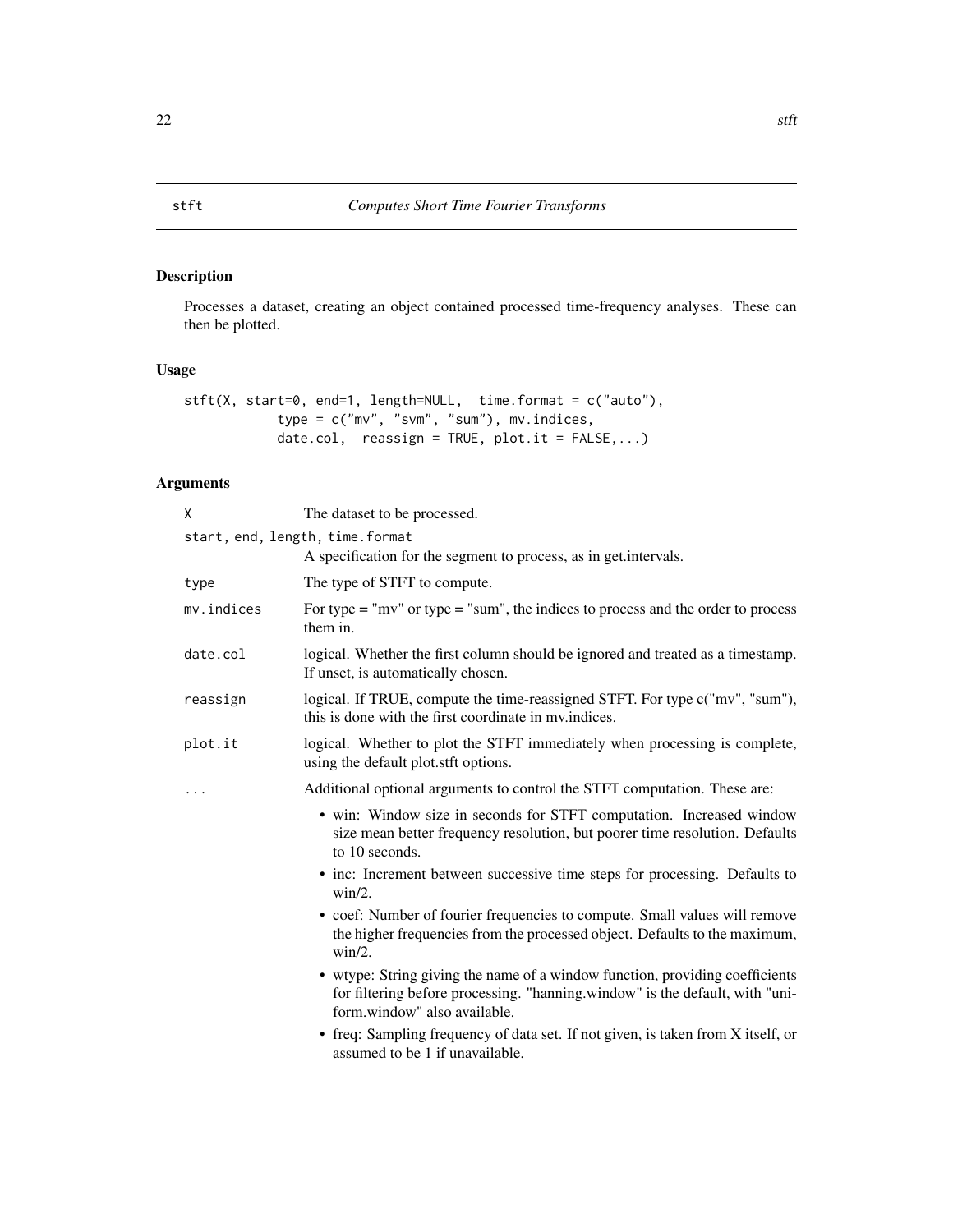- centre: If TRUE (Default), centre the data in each window before processing is done. Useful for avoiding excessively large DC offset coefficients in results.
- calc.null: If TRUE (Defaults to FALSE), compute a 'null' STFT by resampling the data completely, then doing a STFT.
- pvalues: If TRUE (Defaults to FALSE) Compute bootstrapped pvalues for each position by resampling within each window and applying a wilcox test.
- time: Allows the user to set an overriding timestamp vector to be used for processing.
- quiet: If TRUE, suppress output.

#### Details

This function accepts input in a variety of forms and computes short time fourier transforms to extract frequency structure from the data.X may be an array, a vector, or an AccData object. If date.col is TRUE, the first column of an array X would be used to determine timestamps. Otherwise indices would be used. If date.col is not set, the function will attempt to determine whether the first column is timestamp-like. The timestamp column is removed from  $X$  (and so not included in consideration of mv.indices, for instance). With vectors, the basic method is to compute the STFT by creating windows of size win seconds every inc seconds, and computing the fourier transform. With multidimensional data and AccData, processing is done on the dimensions that are in mv.indices, or the first three non-date columns if that is unavailable. Three methods are possible:

- 1. type = "mv": The one dimensional method is first applied to each of the chosen column indices. These are then collated by choosing, for each time-frequency combination, the maximum such value across each of the indices.
- 2. type = "svm": The SVM is computed first for each time step by computing the square rooted sum of squares. This is then dealt with using the one dimensional method.
- 3. type = "sum": As in "mv", the 1d method is applied. The square of the modulus of the result is then summed and square rooted.

If reassign is set, the time reassigned stft is also computed for the first element of mv.indices or the svm as appropriate, by using finite differencing. This gives potentially better resolution results for data with a clear signal component.

#### Value

A "stft" class object - a list with the following components:

- call: The function call.
- type: Type of STFT computed.
- values: Mod of FFT computed, with each row corresponding to a specific time increment.
- increment,windowsize,centre,sampling.frequency: Various control parameters used in the computation.
- null.logmean,null.logsd: Log of the square rooted mean and standard deviation of the Mod FFT squared for the randomised data, if calc.null = TRUE.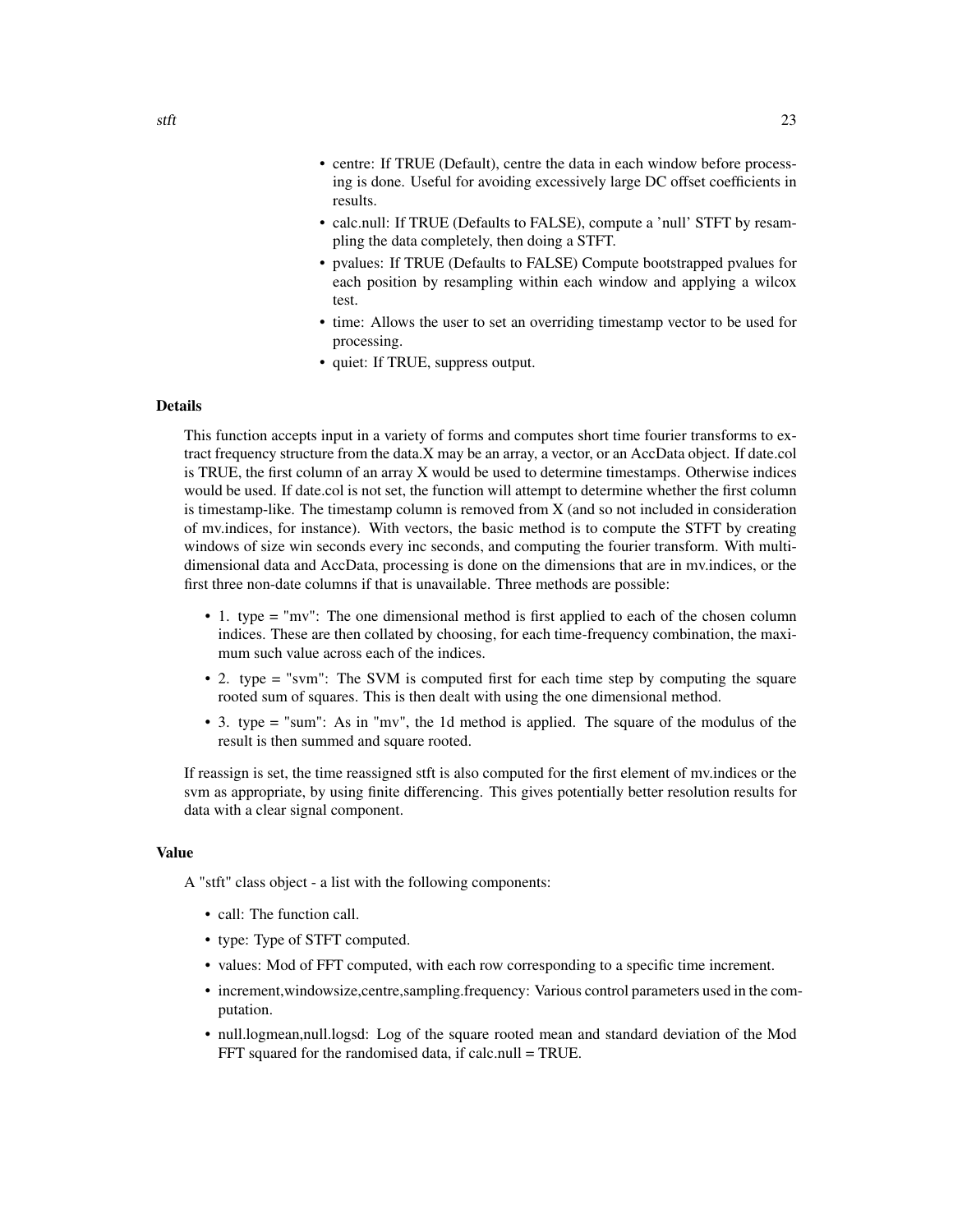- p.values: Wilcoxian pvalues, if pvalues = TRUE.
- principals: Principal frequencies.
- frequency: Frequencies at which FFT is computed.
- time: Timestamps for FFT windows.
- LGD: Local group delay matrix for reassigned STFT.
- CIF: Channelized instantaneous frequency matrix for reassigned STFT.

#### References

Fulop, S.A. & Fitz, K. (2006). Algorithms for computing the time-corrected instantaneous frequency (reassigned) spectrogram, with applications J Acoustical Society of America 119(1), 360– 371. Nelson. D.J. (2001). Cross-spectral methods for processing speech J Acoustical Society of America 110(1), 2575-2592.

```
## Not run:
#Some artificial data
time = 1:5000
#sum of two sine curves at 0.3 Hz and 0.05 Hz
f1 = 0.3; f2 = 0.05sin1 = sin(time * f1 * 2*pi)sin2 = sin(time * f2 * 2*pi)#add a bit of noise
signal = sinh + sin2 + 1*rnorm(5000)#non-reassigned
stft(signal, plot = TRUE, reassign = FALSE, win = 100)
#reassigned
stft(signal, plot = TRUE, reassign = TRUE, win = 100)
#add a third component: varying frequency.
stft(signal + sin(cumsum(seq(f2, f1, length = 5000))*2*pi),plot = TRUE, reassign = TRUE, win = 100)
# Real data
binfile = system.file("binfile/TESTfile.bin", package = "GENEAread")[1]
# Read in the entire file, calibrated
procfile<-read.bin(binfile)
# Default is mv
stft(procfile, plot.it = TRUE)
# Try sum?
stft(procfile, plot.it = TRUE, type = "sum", reassign = FALSE)
# Just look at the last 50% of the data
stft(procfile, start = 0.5, plot.it = TRUE)# not reassigned, svm
stft(procfile, type = "svm", reassign = FALSE, plot.it = TRUE)
# a narrower 5 second window means better time resolution
```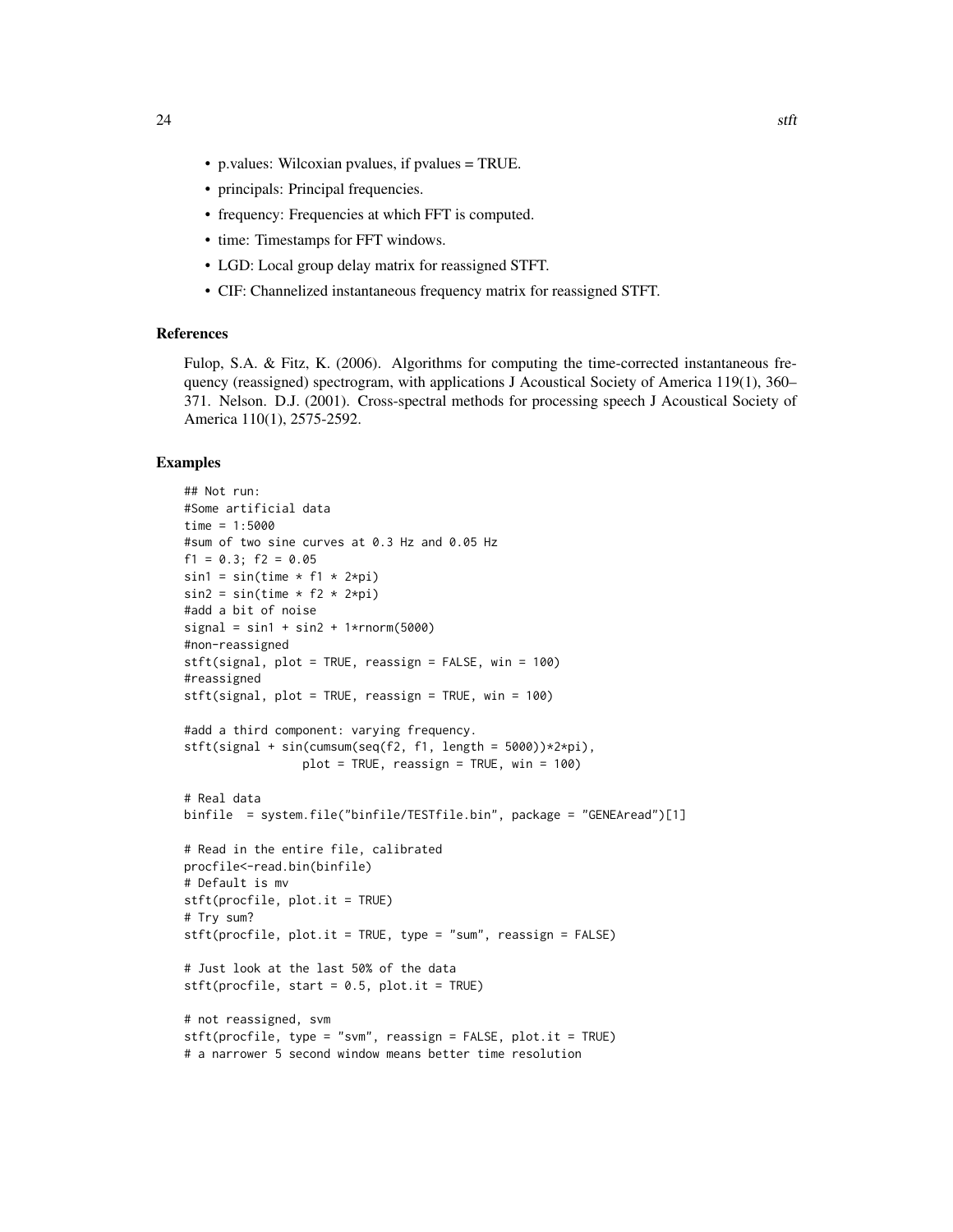```
stft(procfile, type = "swm", reassign = FALSE, plot.it = TRUE, win = 5)# choose increments so as not to overlap
stft(procfile, type = "svm", reassign = FALSE, plot.it = TRUE, win = 5, inc = 5)
# uniform windows
stft(procfile, type = "svm", reassign = FALSE, plot.it = TRUE, wtype = "uniform.window")
# Svm, reassigned, quietly
obj = stiff(procfile, type = "swm", quiet = TRUE)plot(obj, cex = 3, showmax = FALSE, mode = "pval")#example code
plot(stft(subs(mag, 0.94,0.96), win = 1024, plot = F, coef = 512), zlog = T, log="y")
plot(stft(subs(mag, 0.7,8), win = 1024, plot = F, coef = 512), zlog = T, log="y")
plot(stft(subs(mag, 0.0001,0.005), win = 1024, plot = F, coef = 512), zlog = T)
plot(stft(subs(mag, 0.7, 0.8), win = 1024, plot = F), zlog = T, log = "y")
plot(stft(rep(1, 1000) +
     c(sin(1:500/ 10 * 2*pi), rep(0, 500)) +
     c(rep(\theta, 300), sin(1:500/20 * 2*pi), rep(\theta, 200)),freq = 1, plot.it = F), log="x")
stft(sin(1:1000 / (1 +sqrt(1000:1)) * 2 * pi, freq = 1)
stft(rep(1, 1000) + sin(1:1000/ 10 * 2*pi), freq = 1)## End(Not run)
```
svm *sum vector magnitude*

#### Description

svm acts identically to 'mean.epoch', with the epoch set to the sampling period. In other words, it computes the instantaneous sum of vector magnitudes of the acceleration at each record point. The function takes "AccData", array and vector input. Note that if provided with an array with 4 or more columns, columns 2 to 4 are used – the first column is regard as a timestamp and hence ignored.

#### Usage

svm(obj, sqrt)

#### Arguments

| obi  | AccData object                   |
|------|----------------------------------|
| sart | Function to use to calculate SVM |

```
dat <- read.bin(system.file("binfile/TESTfile.bin", package = "GENEAread")[1], calibrate = TRUE)
svm(dat)
```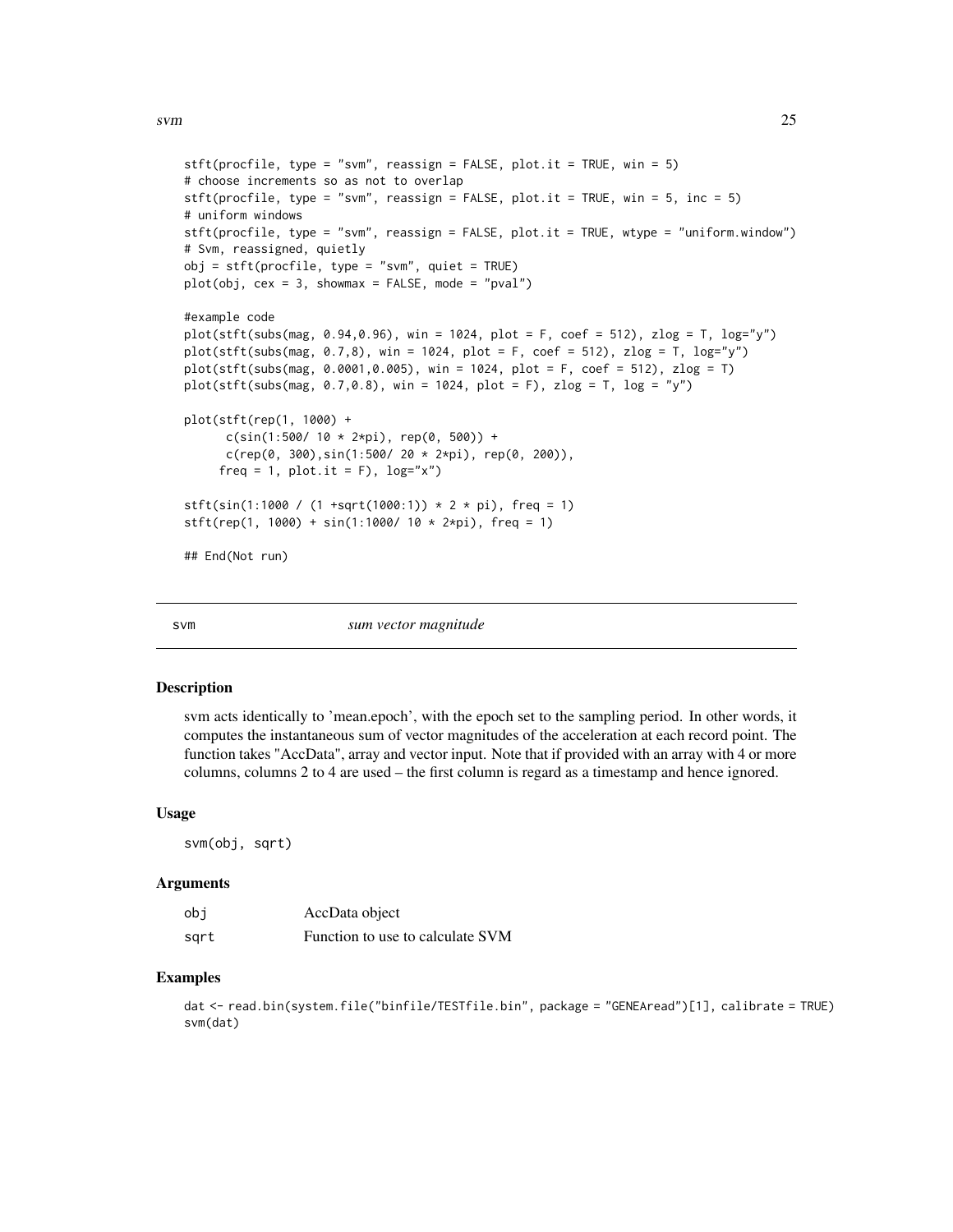<span id="page-25-0"></span>uniform.window *Uniform Window*

# Description

A uniform window used by the STFT function

# Usage

uniform.window(n)

# Arguments

n number of points inside the window